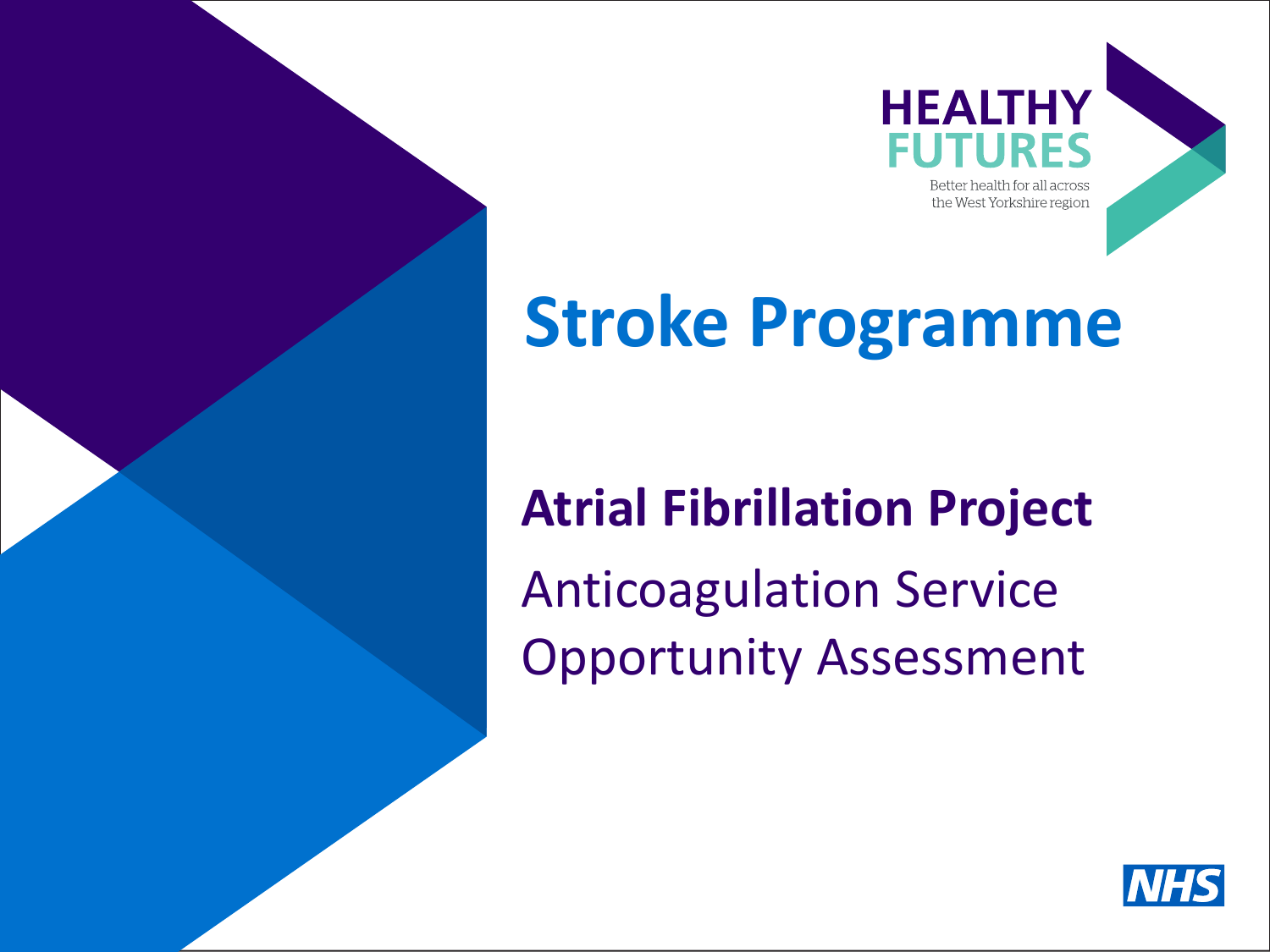

# **Contents**

- **1. Background and Context**
- **2. Patient Self-Testing**
- **3. Point of Care Testing**
- **4. Opportunity Costs**
- **5. Risks**
- **6. Dependencies**
- **7. Opportunity Assessment**
- **8. Next Steps**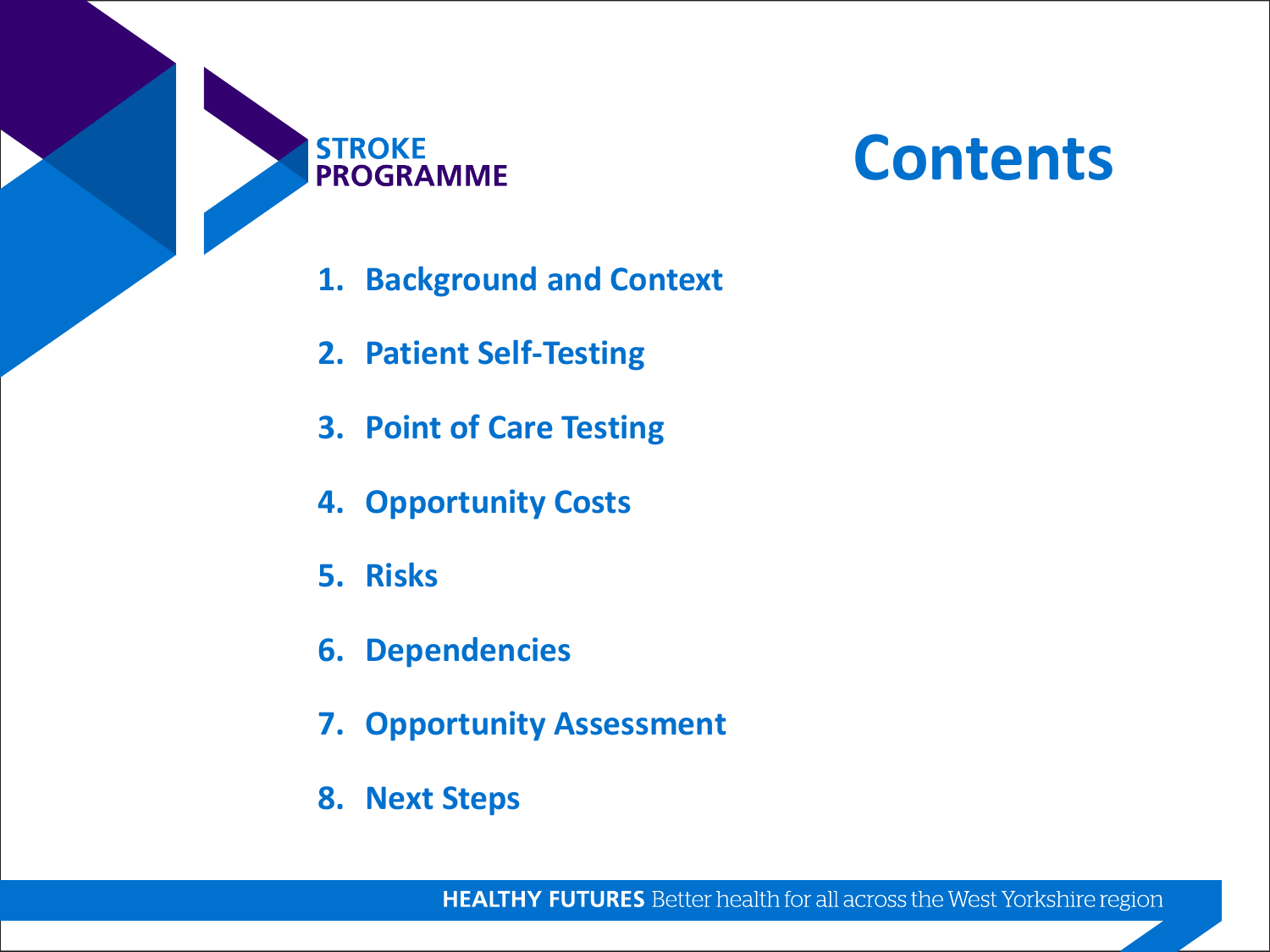### **1.0 Background and Context**

- AF is a significant stroke risk and West Yorkshire has an anticoagulation treatment gap of 40%;
- Work collaboratively commissioned by the 10cc and the Healthy Futures Programme Board seeks to significantly increase the levels of anticoagulation in West Yorkshire thus reducing the number of strokes;
- There are approximately 15,000 untreated patients to medicate and closing this treatment gap will create significant demand for the existing anticoagulation services;
- This peak in demand will need to be managed and as part of the collaborative project we chose to perform a baseline assessment of the eight existing anticoagulation services to understand both their capacity to deal with this demand and the quality of the services provided;
- The report identified a number of recommendations and opportunities that were summarised into 3 categories, Service Redesign, 10cc Collaboration and Local CCG Implementation;
- The Healthy Futures Programme Board directed the project to explore two specific opportunities further, **Patient Self-Testing** and **Point of Care Testing**;
- This document is the requested output from exploring these two opportunities.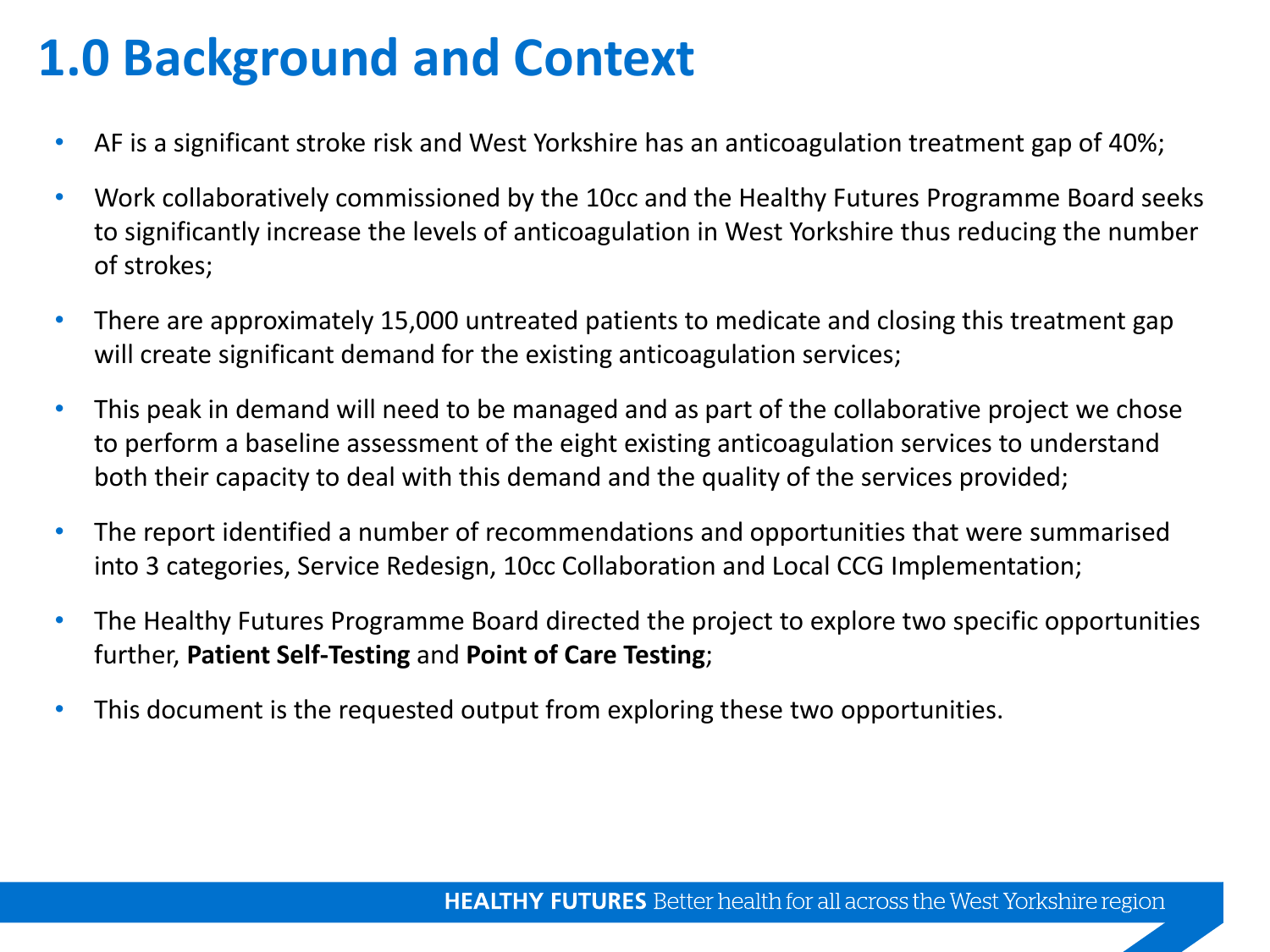

# **2.0 Patient Self-Testing**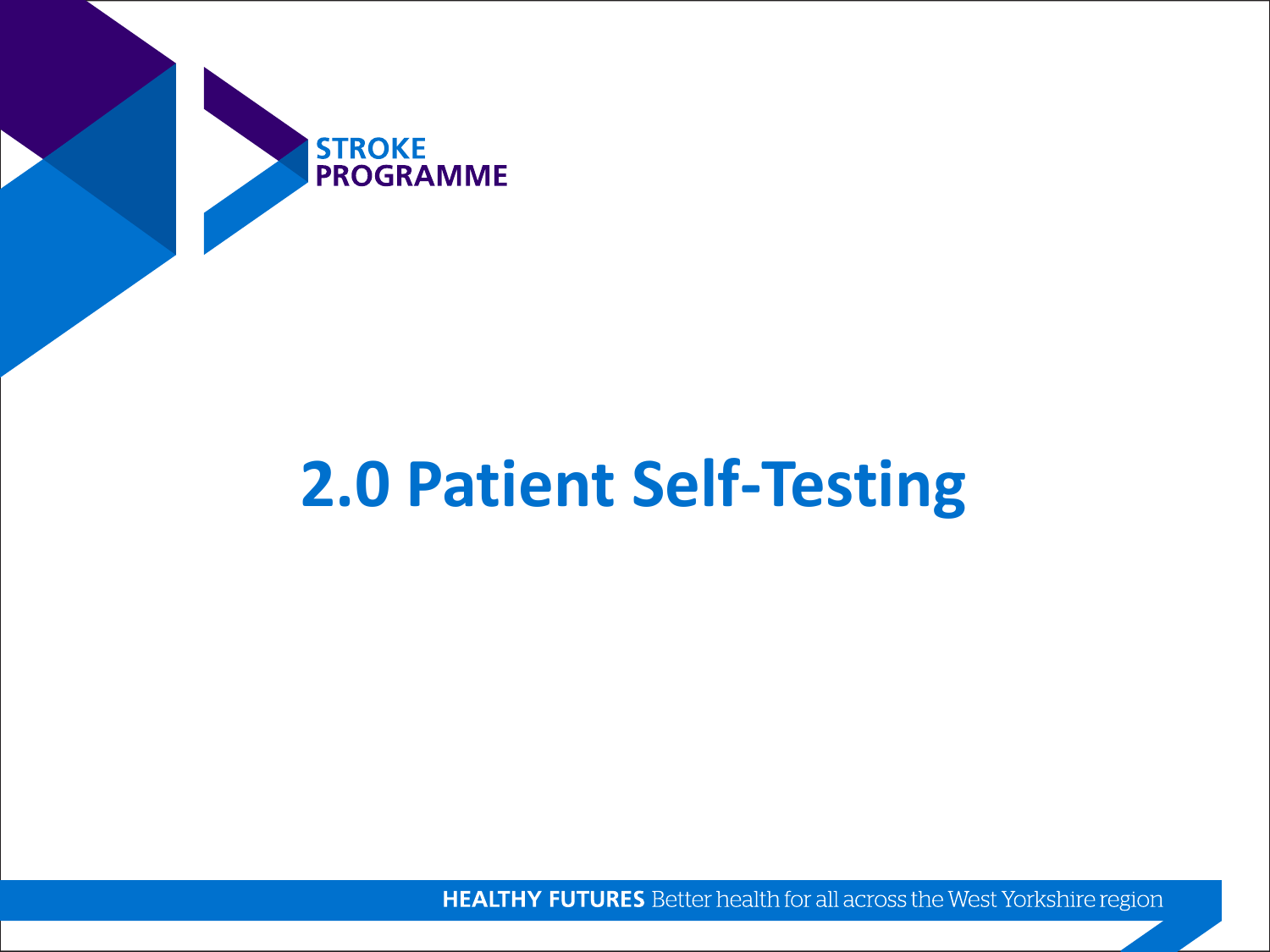### **Description: Patient Self-Testing**

- Patient self-testing allows a patient to test their International Normalised Ratio (INR) themselves at home or at a place and time convenient to them using a simple quick finger-prick test. The number of visits can vary depending on the stability of the patient's INR, but can be up to around 20 times per year;
- Patients perform their own INR tests using portable coagulometers and then either determine their own dose adjusts (self-management) or place a phone call into the anti-coagulation service to provide their results and have it determined for them;
- NICE has recently assessed 2 point-of care coagulometers, the CoaguChek XS system and INRatio2 PT/INR monitor, and recommended them for use by people taking long-term anti-coagulation therapy who have atrial fibrillation (AF). It also states "the accuracy of both monitors are comparable to laboratory-based INR testing";
- The availability of patient point-of care coagulometers presents an opportunity to provide flexible and efficient patient focused care;
- The main advantage is that it gives patients the freedom to carry on with their daily lives, without the restrictions of having to attend anticoagulation clinics, either at their practice or local hospital;
- Self-management allows a person to test their INR at home and then adjust their own warfarin dosage (within set limits). Collectively, self-testing and self-management are known as patient self-monitoring;
- In a 2011 survey, 70% of people on long-term warfarin therapy found regular clinic visits inconvenient *(AntiCoagulation Europe and Roche Diagnostics survey of people on long-term warfarin, AFA);*
- There are more than 1.2 million people in the UK on warfarin therapy, of whom fewer than 2% benefit from self-monitoring of their INR level;
- "Self-management improves the quality of oral anticoagulation. Patients capable of self-monitoring and selfadjusting therapy have fewer thromboembolic events and lower mortality than those who self-monitor alone." *Source: Self-monitoring of oral anticoagulation: a systematic review and meta-analysis. Lancet 2006*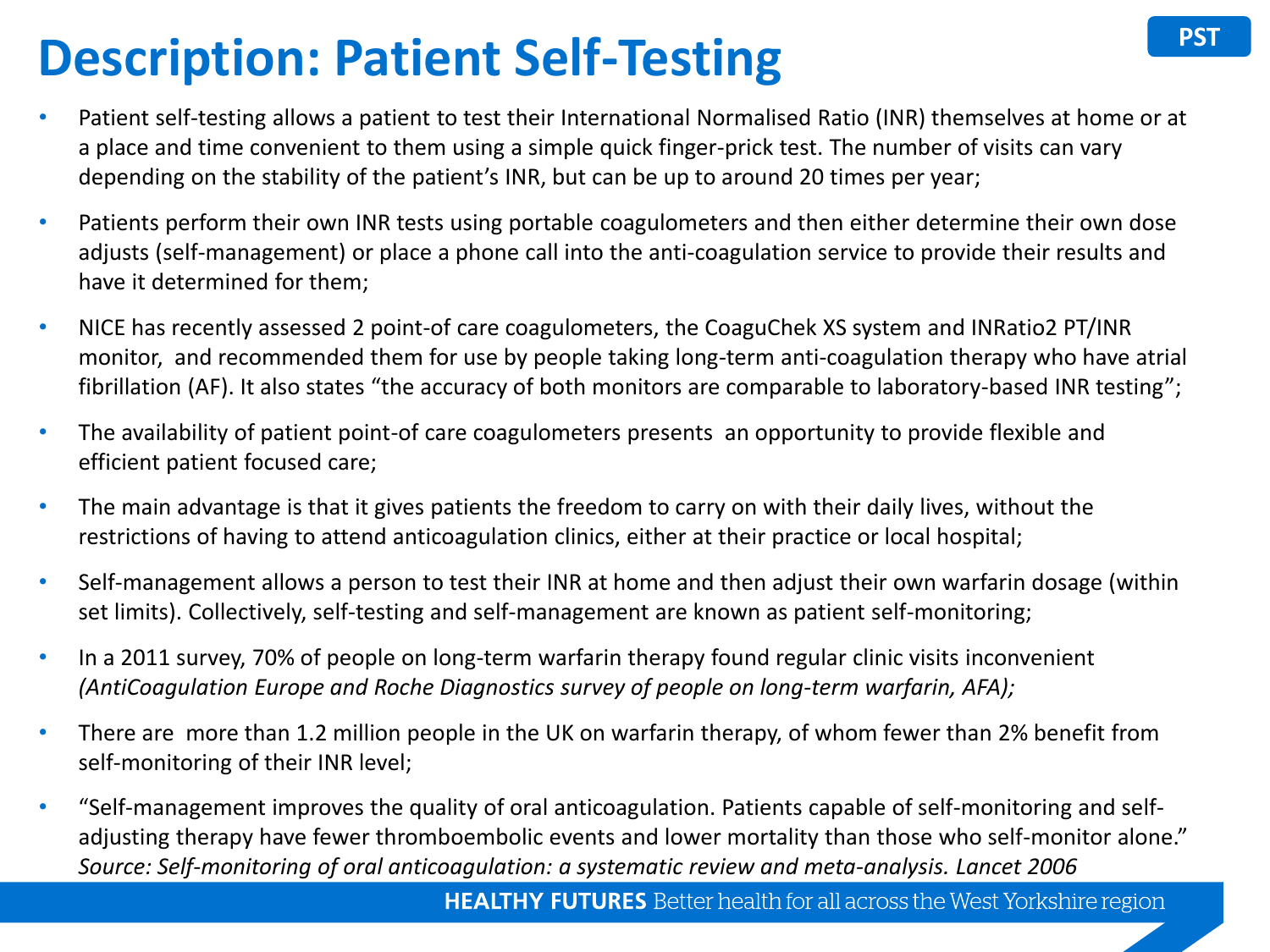### **PST PST PST PST PST PST PST**

- The number of visits can vary depending on the stability of the person's INR, but can be up to around 20 times per year;
- One third (34%) of CCGs allow people to self-test their INR level and 28% of all CCGs allow self-management (which included self-testing); *Source:Anti-coagulation services and patient access to INR self-monitoring in the NHS in England: Anticoagulation Self-Monitoring Alliance, July 2014);*
- CCGs which currently allow self-testing include Oxford, Ashford, Great Yarmouth & Waveney, Bromley, Ealing, Sandwell & West Birmingham, Durham Dales, and Easington & Sedgefield;
- CCGs could consider exploring opportunities to use this technology as it could reduce net service demand, provide greater patient choice and flexibility, and provide a practical alternative to servicing geographically dispersed communities.

### **Opportunity Self Assessment: Extract from West Yorkshire AC Clinic Provision Baseline Report**

|                             | <b>Bradford</b> | <b>Leeds</b> | <b>N.Kirklees</b> | G. Hudd. | <b>AWC</b> | <b>HaRD</b> | <b>Calderdale</b> | Wakefield |  |
|-----------------------------|-----------------|--------------|-------------------|----------|------------|-------------|-------------------|-----------|--|
| <b>Patient Home Testing</b> |                 |              |                   |          |            |             |                   |           |  |

**L:** Low Degree of Opportunity for Service **M:** Medium Degree of Opportunity for Service **H:** High Degree of Opportunity for Service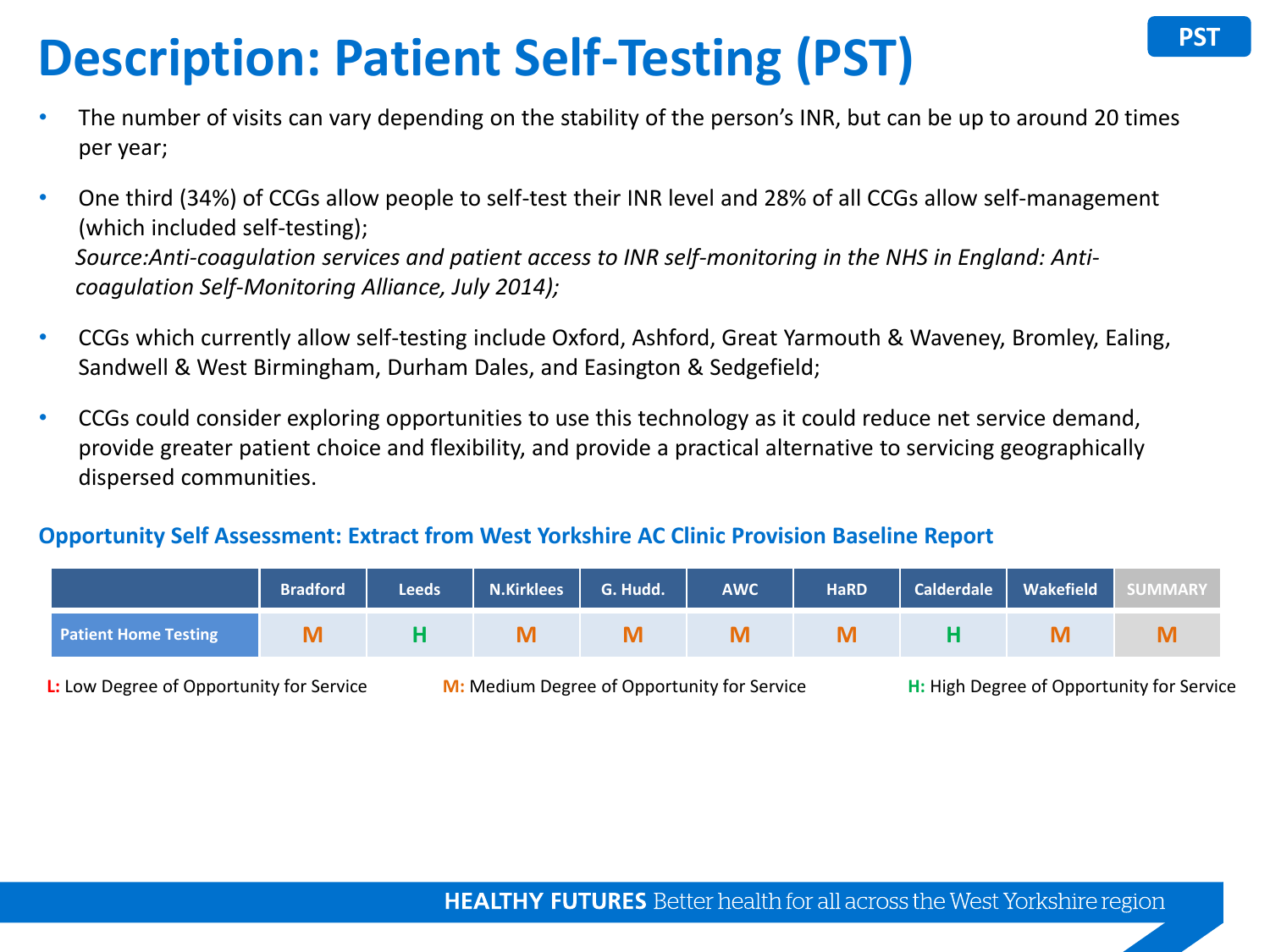### **Case Studies Summary**

#### **Current State**

- Only 28% of CCGs allow patients to self-manage and only 34% allow them to self-monitor;
- There is a disconnect between national Government policies which are supportive of greater selfmanagement and poor implementation of those policies at a local NHS level;
- CCGs policies for the NHS prescription of self-testing strips are inconsistent.

#### **Future State**

- All suitable patients are given the choice to self-monitor their INR levels;
- Consistent availability of prescriptions for self-testing strips across CCGs;
- Provision of accessible clinical dosing support for self testers;
- CCGs working collaboratively to procure self-testing service and deliver economies of scale.

| <b>Title</b>                                                | <b>Insights</b>                                                                                                                                                         |
|-------------------------------------------------------------|-------------------------------------------------------------------------------------------------------------------------------------------------------------------------|
| <b>Self-Testing Based on</b><br><b>Long Term Experience</b> | • Home monitoring for warfarin therapy shows excellent time in therapeutic range;<br>Weekly testers achieved TTR of 74% versus 68.9% for variable testers;<br>$\bullet$ |
| <b>Review &amp; Analysis of</b>                             | • Self-monitoring and management of anticoagulation is a safe option for suitable patients of all ages;                                                                 |
| <b>Individual Patient Data</b>                              | Patients should be offered the option to self-manage their disease with suitable health-care support;                                                                   |
| <b>Teaching Patients to</b>                                 | At-home coagulation testing among AF patients receiving warfarin led to improved outcomes versus                                                                        |
| <b>Self-Test</b>                                            | traditional self-testing management as well as enhanced clinical efficiencies and reduced costs;                                                                        |
| <b>Great Western Hospital,</b>                              | Hospital run anti-coagulation service supports and enables self-testing;                                                                                                |
| <b>Swindon</b>                                              | Delivering faster results, better outcomes and increased patient satisfaction;                                                                                          |
| <b>Basildon Hospital:</b>                                   | Basildon Hospital runs one the biggest self-testing programmes in the country with 270 patients;                                                                        |
| <b>Monitoring Pioneers</b>                                  | Provision of accessible clinical dosing support for self testers via phone or email;                                                                                    |
| <b>County Durham FT:</b>                                    | A three-way partnership between Roche, providing home testing technology, software company                                                                              |
| <b>Telehealth Solution</b>                                  | In Healthcare, providing CDSS, and County Durham Foundation Trust.                                                                                                      |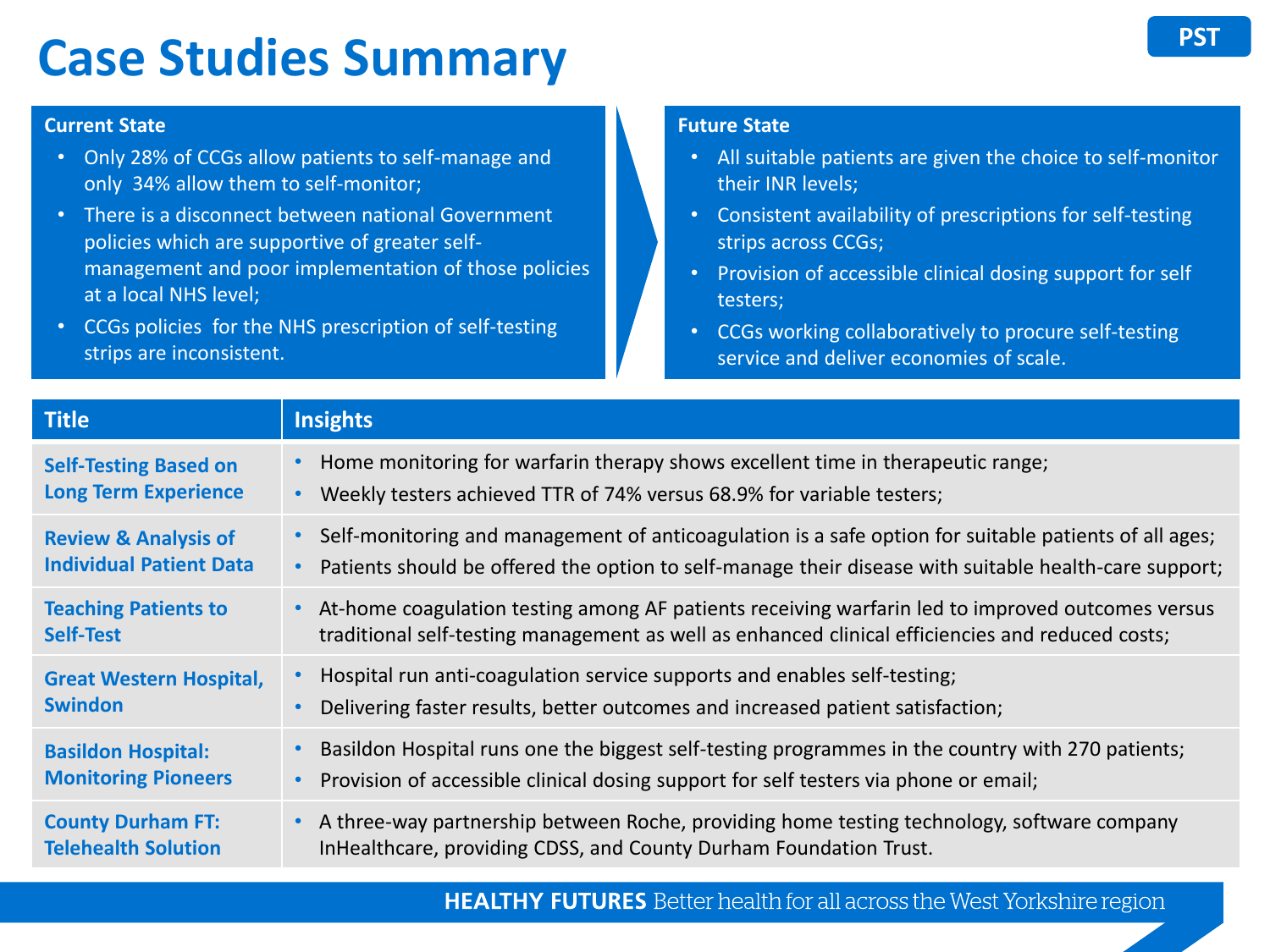## **Self-Testing Based on Long Term Experience**

Patient self-testing at home achieves high-quality warfarin therapy outside of clinical trials and compares favourably with the results achieved in anticoagulation clinic settings

**Aim:** A retrospective analysis to determine the quality of warfarin therapy as determined by time in therapeutic INR range (TTR) in patients who perform home monitoring outside of a clinical trial setting.

**Approach:** The database (29,457 patients with multiple indications for warfarin therapy) of an independent diagnostic testing facility was retrospectively queried over a 2.5-year period (January 2008-June 2011) and patient TTR was analysed based on frequency of testing, age, gender, indication for therapy, duration of therapy, and critical value occurrence.

**Outcomes:** The mean TTR for the entire group was 69.7%, with weekly testers achieving a TTR of 74% versus 68.9% for variable testers (testing every 2-4 weeks)(*P* <.0001). In all categories analysed (age, indication for anticoagulation, and referral site volume), weekly testers performed significantly better than variable testers. Older individuals had a higher TTR than younger patients. Weekly testers experienced significantly fewer critical values (INR <1.5 or >5.0) than did variable testers*.*

### **Learning / Critical Success Factors:**

- Home monitoring for warfarin therapy shows excellent time in therapeutic range;
- Patients are able to monitor their own warfarin therapy outside of a clinical trial setting;
- For patients self-monitoring, the high rate of time in therapeutic range and limited extreme INR values indicates the potential to reduce adverse events with warfarin therapy;
- The model offers the potential to improve quality of life for patients on warfarin therapy, to reduce physician work, and may ultimately lead to an increase in treatment of patients who are not currently being treated.

*Source: STABLE Results: Warfarin Home Monitoring Achieves Excellent INR Control, The American Journal of Managed Care, 2014, Vol. 20(3)*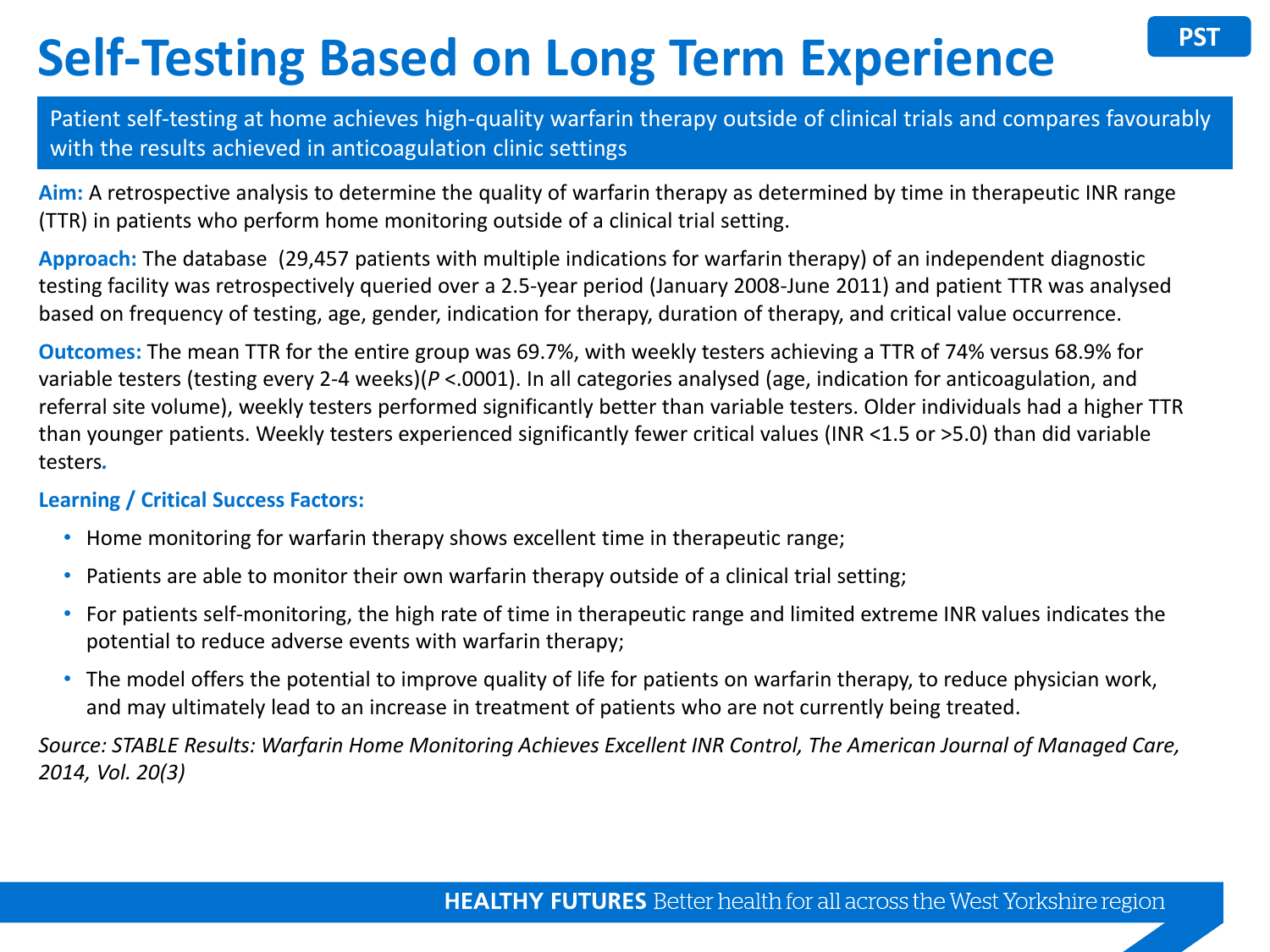## **Review & Analysis of Individual Patient Data**

Self-monitoring and self-management of oral anticoagulation is a safe option for suitable patients of all ages. Patients should be offered the option to self-manage their disease with suitable health-care support as back-up.

**Aim**: To clarify the value of self-testing and self-monitoring of oral anticoagulation set in a context of inconsistent uptake despite good evidence of their effectiveness.

**Approach:** Searched Ovid versions of Embase (1980–2009) and Medline (1966–2009), limiting searches to randomised trials with a maximally sensitive strategy. Approached all authors and requested individual patient data: primary outcomes were time to death, first major haemorrhage, and first thromboembolic event. Undertook a pre-specified subgroup analyses according to age, type of control-group care (anticoagulation-clinic care vs primary care), self-testing alone versus selfmanagement, and sex. Analysed patients with mechanical heart valves or atrial fibrillation separately. Used a random-effect model method to calculate pooled hazard ratios and did tests for interaction and heterogeneity, and calculated a timespecific number needed to treat. Of 1357 abstracts, 11 trials with data for 6417 participants and 12 800 person-years of follow-up were included.

**Outcomes:** Reported a significant reduction in thromboembolic events in the self-monitoring group but not for major haemorrhagic events or death. Participants younger than 55 years showed a striking reduction in thrombotic events, as did participants with mechanical heart valve. Analysis of major outcomes in the very elderly showed no significant adverse effects of the intervention for all outcomes.

#### **Learning / Critical Success Factors:**

- Provide choice to patients to self-manage their disease with suitable health-care support as back-up;
- Self-monitoring and self-management is a safe option for suitable patients.

*Source: Self-monitoring of oral anticoagulation: systematic review and meta-analysis of individual patient data, Lancet 2012; 379: 322–34*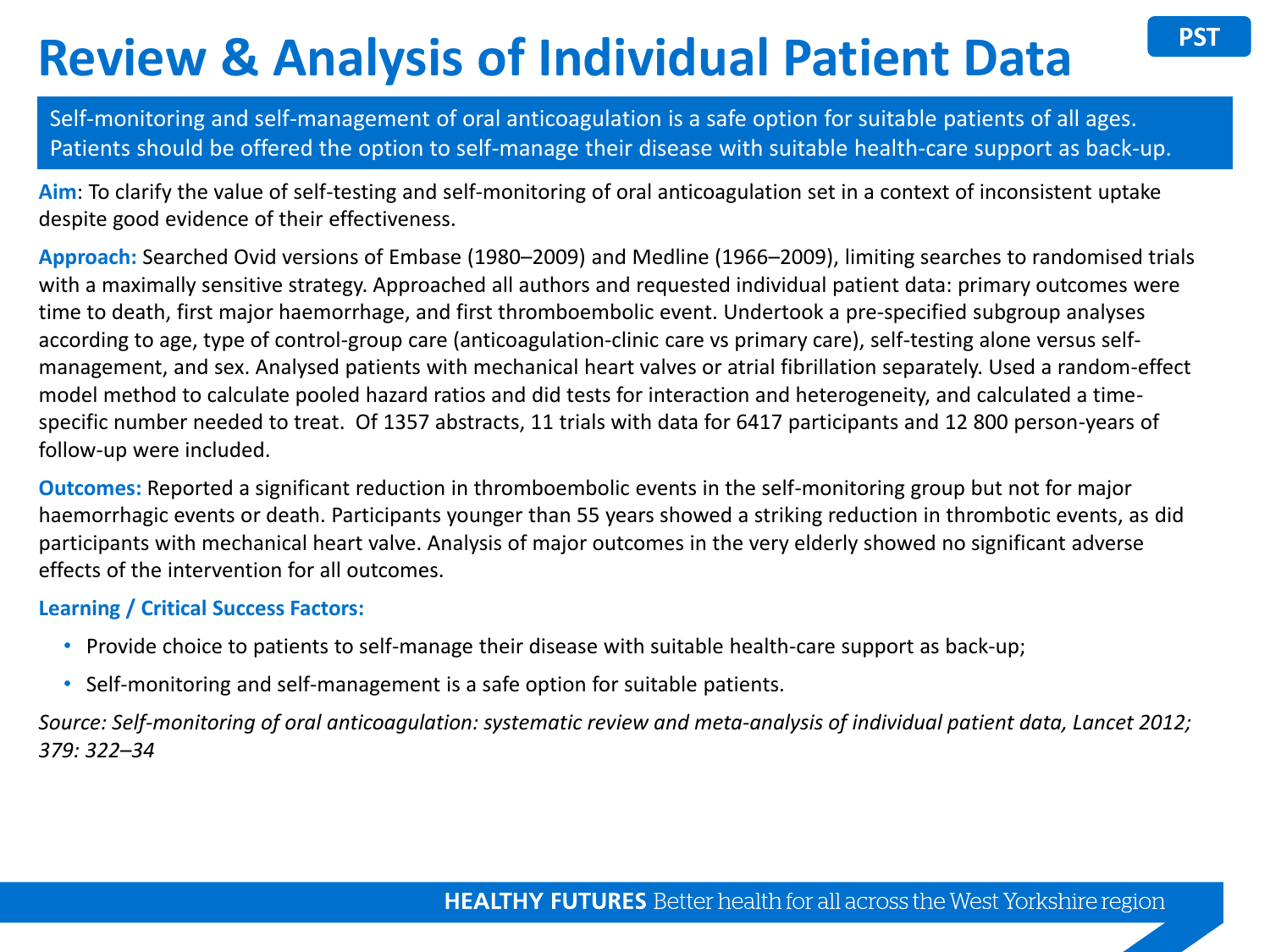## **Following Protocol: Teaching Patients to Self-Test**

At-home coagulation testing among atrial fibrillation patients receiving warfarin led to improved outcomes versus traditional self-testing management, as well as enhanced clinical efficiencies and reduced costs.

**Aim:** To assess the impact on outcomes of undertaking at-home coagulation testing regime using a management by exception protocol for patients with AF receiving warfarin versus traditional self-testing management.

**Approach:** An outpatient "management by exception" protocol was used where patients followed specific clinic-issued, written instructions for managing out-of-range International Normalized Ratio (INR) self-test results within predetermined safety range. With traditional self-testing, clinicians typically call all their patients for re-management regardless of how close they were to their target. Four study centers enrolled (72 patients) with target INR of 2.0 to 3.0 in the 6-month protocol, during which they self-tested weekly and reported their results via telephone. They were contacted by their clinic only if their INR results were less than 1.8 or greater than 4.0. INR. Results were compared with those from each patient's previous 6 months, during which traditional self-testing testing and follow-up was conducted.

#### **Outcomes:**

- 33% reduction in dangerously low and high INR test results thus dramatically reducing the risk of bleeding and thrombotic events;
- Eliminated the need for 350 telephone outbound calls to patients, which led to improved satisfaction scores among both patients and clinics, and could potentially free up staff to spend more time caring for patients at higher risk;
- Realised a total cost savings of \$2062.50 among the 4 participating clinics during the short 6-month window of the study.

### **Learning / Critical Success Factors:**

- Management by Exception protocol can effectively automate patient care, without increasing patient or practice risk, while empowering patients to be a partner in their care;
- Self-testing with Management by Exception enhanced the safety of warfarin therapy.

*Source: Burgwinkle P, Pigott V, Liska G, Koshy T. Follow the protocol: teaching patients to self-test. Nursing 2014. 2014;44(3):20–22.*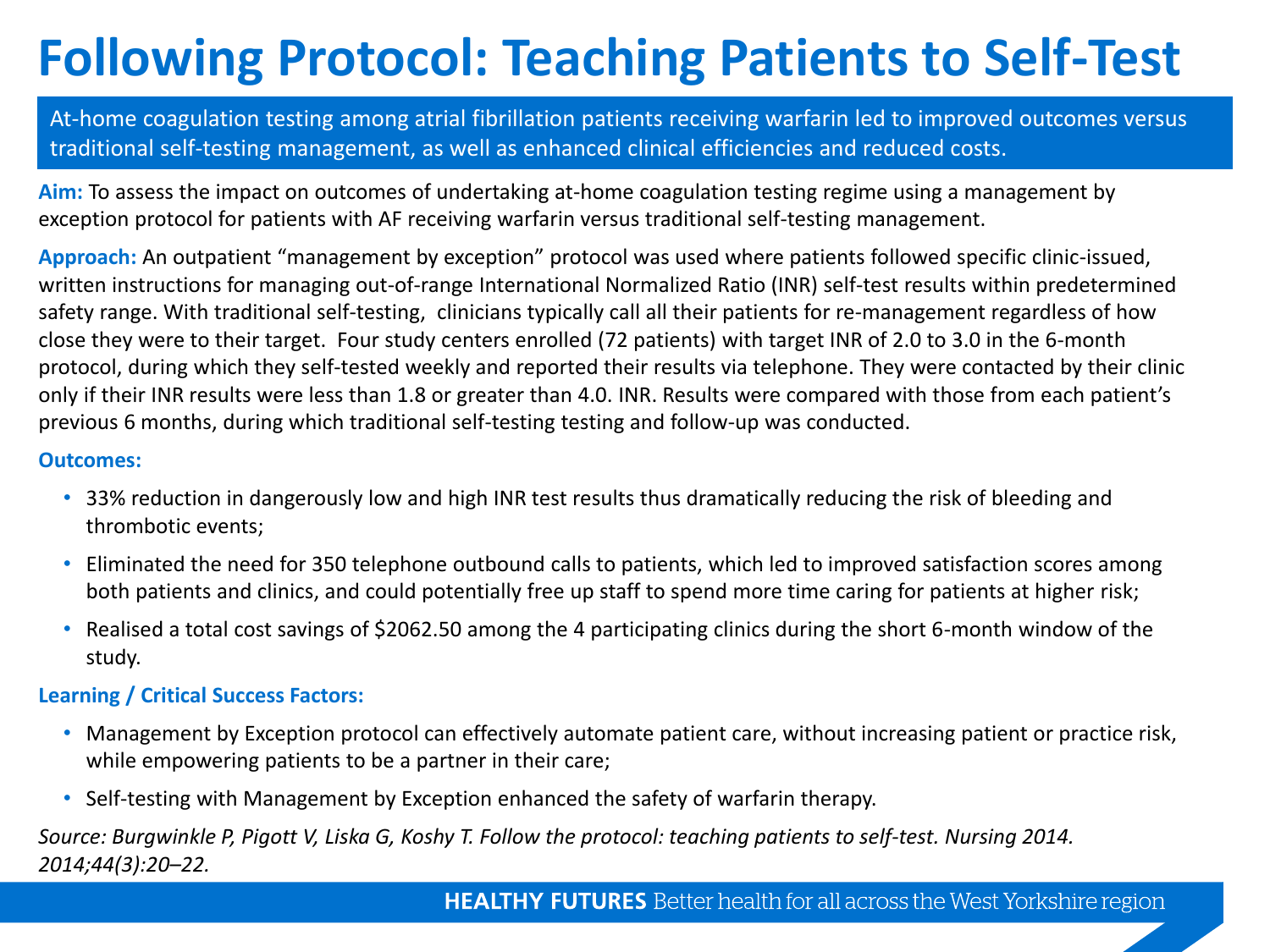### **Great Western Hospital, Swindon**

Delivering faster results, better outcomes and increased patient satisfaction, as more and more patients take control of their own care.

**Summary:** The anticoagulation services has evolved over time to become a dynamic anti-coagulation service. Critical in its development has been the successful pilot and resultant rollout of portable INR testers which take blood to test INR's giving the result within a few minutes. The number of anti-coagulated patients of the clinic has increased over the years, and they now have 3,500 patients on their case load of which 151 patients (4.4%) self-test. The service adopted a pro-active approach to self-testing and became the regional training centre for the South West and a provider of training in the use of the INR tester for its community phlebotomist to facilitate INR sampling for patients who had poor venous access and would normally require patient transport to attend the clinic. They offer a loan scheme as some patients cannot afford the meter.

#### **Outcomes / Benefits:**

- Better warfarin control, with an average increase in their % TTR from 59% to 77% (based on 24 test results);
- Increased patient empowerment;
- Greater convenience and quality of life as patients are able to test their INRs at a place of convenience;
- Reduction in the amount of time and money spent travelling.

#### **Learning / Critical Success Factors:**

- **Assessment of Suitability:** Self testing is not suitable for every patient and ideally this should be agreed between the patient, family or carer and their GP. Patients who are on long-term warfarin will be more likely to invest in a meter.
- **Staged Patient Empowerment:** Adopt a process of asking the patient to suggest their own warfarin doses, and gradually, as their experience and knowledge increases, allow them to self-manage.
- **Appropriate Training:** Once a patient has their INR tester, they should be encouraged to watch the DVD and practice.
- **Accessible Support:** Access to a dedicated care line or the anticoagulation clinic to ensure patients feel reassured that they are dosing correctly.
- **Clear Protocols:** These need to be developed to guide a range of issues from the testing period, reporting procedures and patient actions.

#### *Source: Anti- Coagulation Self-Monitoring Alliance - NHS Case Studies*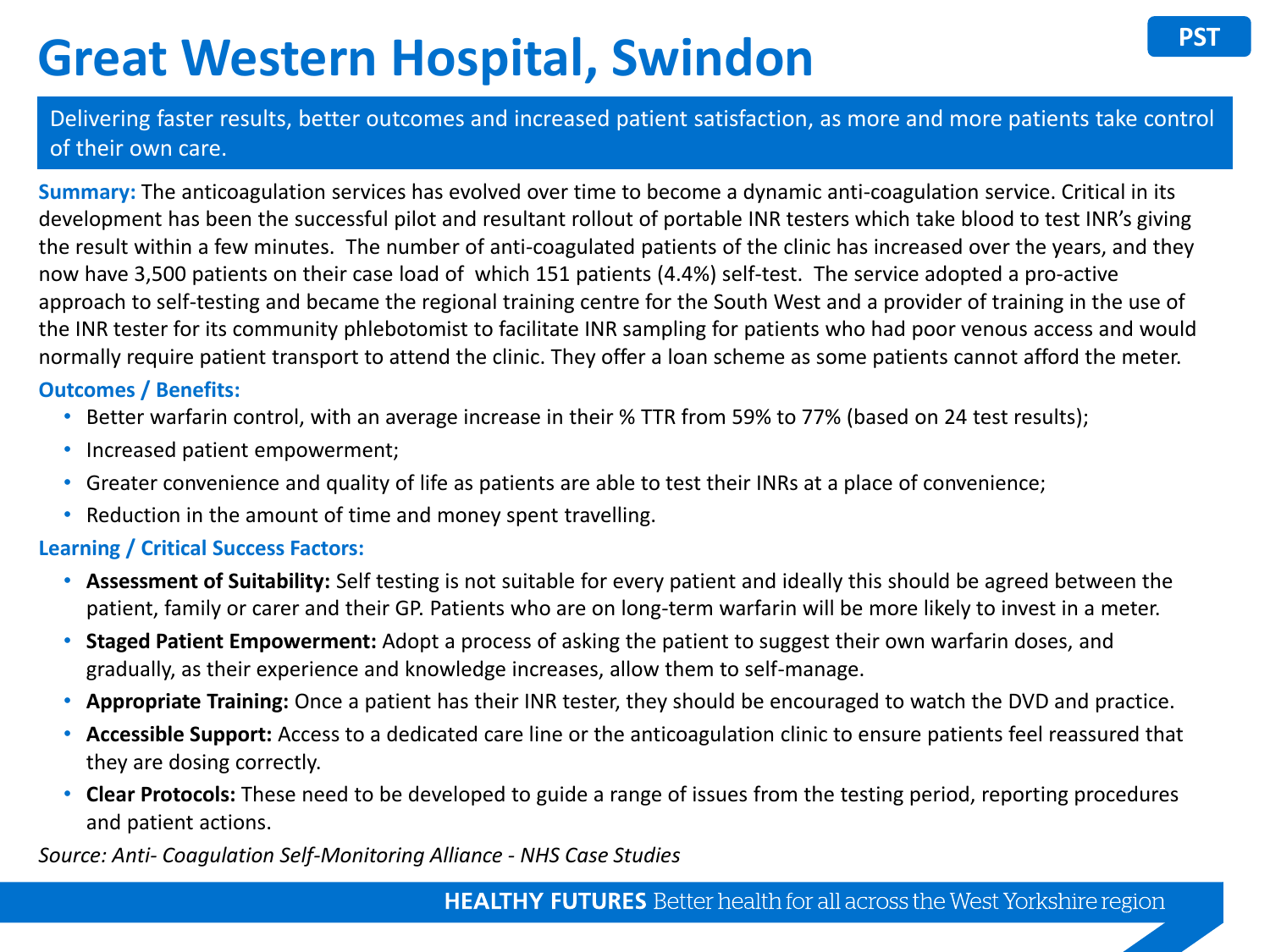## **Basildon Hospital: Blood Monitoring Pioneers**

Improving safety and proving patients with greater more independence

**Summary:** Basildon Hospital runs one the biggest self-testing programmes in the country with 6%of the trusts 4,500 warfarin patients taking part in self-testing through the use of pocket sized coagulometers (typical cost of a new meter is £300 per device, and testing strips are £65, which may be prescribed by GPs). The national average for self-testing is two per cent. Patients who self-test measure their clotting levels by applying a pin-prick spot of blood to a testing strip. This is fed into the monitor for a reading, which the patient then telephones or emails to the anticoagulation nurses for dosing.

#### **Outcomes / Benefits:**

- Greater patient independence and reduction in travelling time waiting for blood tests in clinics;
- Increased convenience for patients and patient safety. Patients less likely to miss tests, greater patient compliance as previously many check up appointments would be missed or cancelled due to personal or work commitments.

#### **Learning/Critical Success Factors:**

- *Quality Assurance:* Patients have to attend an appointment every 9 months to have their machine quality assured;
- *Patient Suitability:* Adoption of self testing may not be suitable for patient on warfarin in the short term due to the investment costs;
- *Accessible Support:* Provision of accessible clinical support for self testers.

#### **Sources**

- [www.pacehealthsystems.com/inr\\_intro.html](http://www.pacehealthsystems.com/inr_intro.html)
- [www.basildonandthurrock.nhs.uk/media-centre/1132-basildon-hospital-helping-patients-take-control-of-their-care](http://www.basildonandthurrock.nhs.uk/media-centre/1132-basildon-hospital-helping-patients-take-control-of-their-care)
- www.thetelegraphandargus.co.uk/news/11775445.Blood monitor pioneers,
- [www.echo-news.co.uk/news/11775445.Blood\\_monitor\\_pioneers](http://www.echo-news.co.uk/news/11775445.Blood_monitor_pioneers)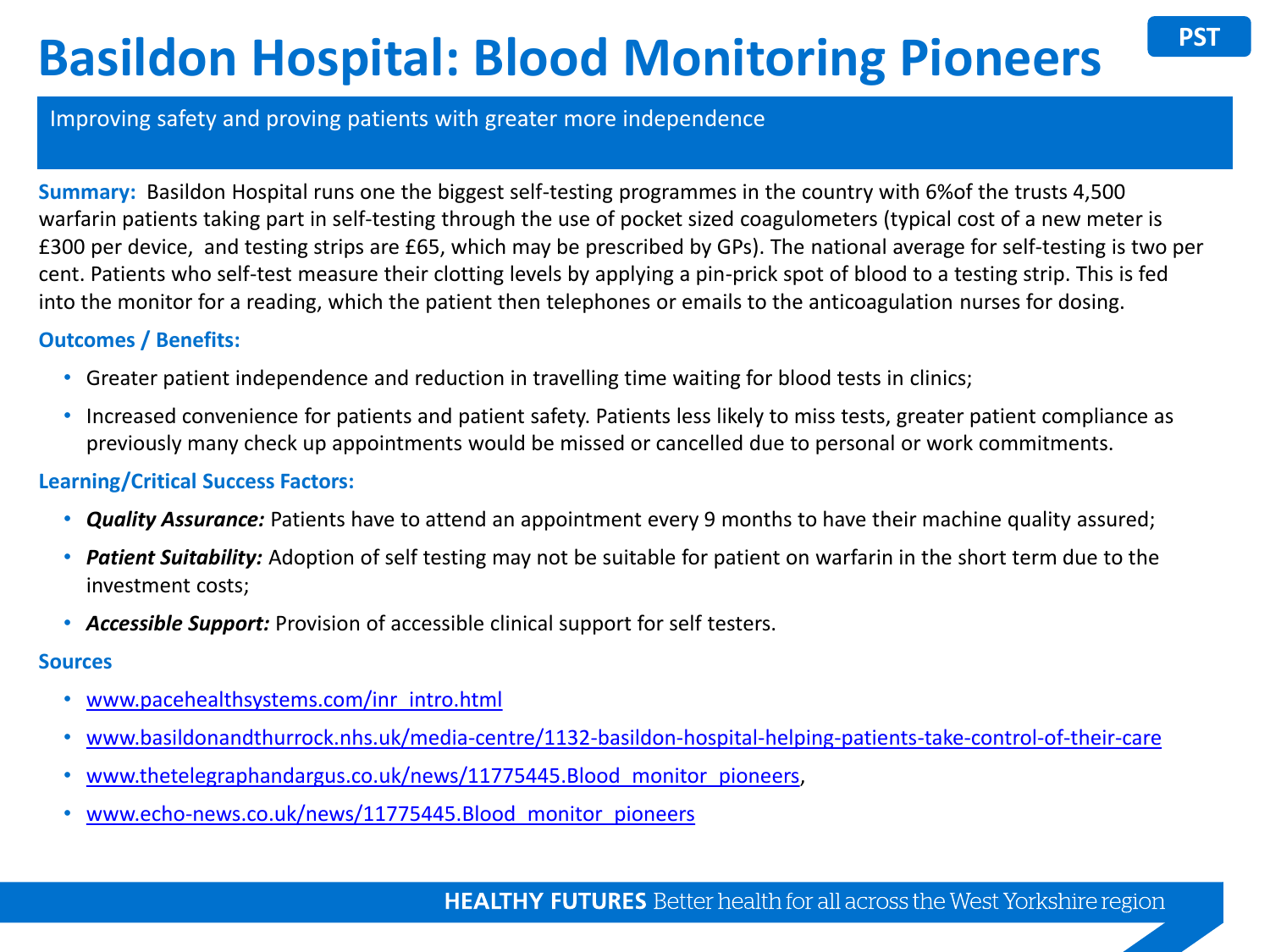## **County Durham FT: Telehealth Solution**

Remote monitoring of patients taking warfarin avoids the time, expense and disruption of having to continually attend clinics for tests – and points to a way forward for telehealth for other conditions.

**Summary:** The Trust piloted a telehealth solution for six months, a novel approach that could redefine both how patients on warfarin can take more control of their condition and how we think about telehealth. A partnership was been set up with Roche, which provides home testing technology, and software company InHealthcare. The patient self-tests at home on an agreed date, reports the results/clinical symptoms to an automated system and then waits for an automated call at a time they have chosen. These results are automatically fed to a web portal at the hospital for review by a clinician. It took six months to establish the pilot, designing the operating procedures and clinical governance and starting the recruitment of patients. 100 people were recruited from two main groups, people who worked and had to take time off work to come to clinic and retired people who travelled a lot.

#### **Outcomes / Benefits:**

- Positive feedback from patients and people are queuing up to join;
- A small number dropped out after the first training session, once they understand how it works, and who decide that it is not for them;
- Save patients time and money (less travel expense) and involves less disruption to daily life;
- Increased time in therapeutic range;
- Creation of healthcare professional capacity to see those patients with more complex cases who require face to face care.

#### **Learning/Critical Success Factors:**

- *Patient Suitability:* There are people for whom this system might not work, e.g. people who are hard of hearing might and people who have problems with dexterity and keying numbers into a telephone;
- *Appropriate Training:* Appropriate training needs to be in place so that patients can learn the technique and provide assurance to the providers that they have it correct. Self monitoring should not commence until a patient is deemed competent.

*Source: Innovation Through Technology, HSJ Supplement, July 2013*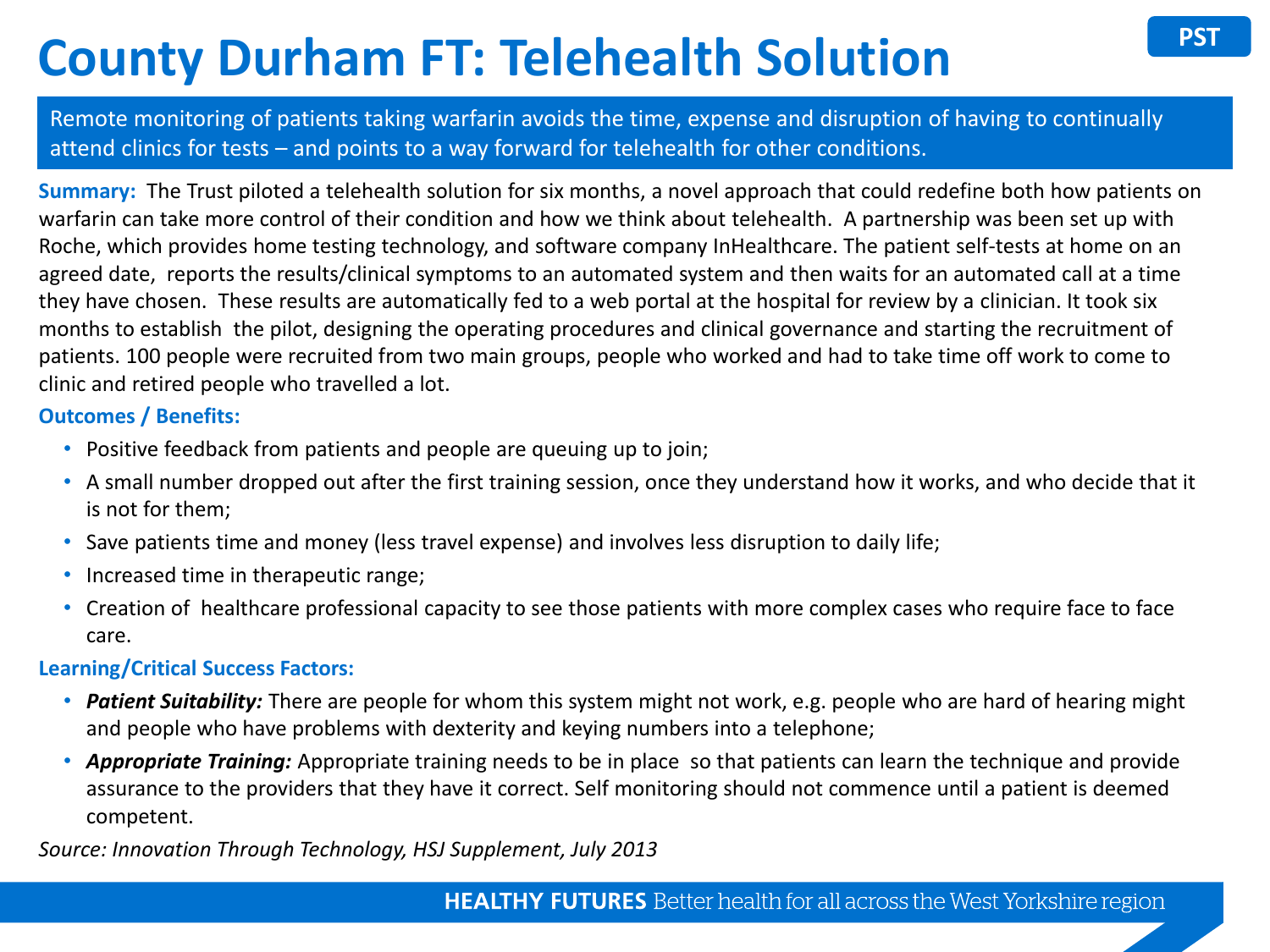### **Potential Benefits for West Yorkshire**

### **Clinical Benefits**

- Self-testing with coagulometers is convenient for patients and would reduce the frequency of visits clinics for patients (and associated costs, inconvenience and waiting times for laboratory results) whilst enabling them to more frequently monitor their INR;
- This may improve health outcomes by enabling the dose of therapy to be adjusted more accurately, thereby avoiding adverse events that can result from an inappropriate dose such as stroke and major haemorrhage;
- Self-monitoring enables people to spend more time within their therapeutic range (TTR). 80% of poorly controlled patients moved into the well-controlled category after starting self monitoring. The average improvement of TTR was 16.8%. *Source: HSJ - Evaluation of self-testing for warfarin patients - Nov 2013;*
- Several studies have shown that patient self-monitoring improves the quality of oral anticoagulant therapy. Those who self manage have fewer thromboembolic events and lower mortality rates. *Source: Self-monitoring of oral anticoagulation: a systematic review and meta-analysis. Lancet 2006;*
- Reduced demand pressures on anticoagulation clinics would allow scarce resources to be prioritised and focussed on the more complex cases;
- Studies show if patients were offered self-testing about 25% of those who are stable would readily take up the self-management approach, *Source: Data on file Atrial Fibrillation Association, AntiCoagulation Europe 2011;*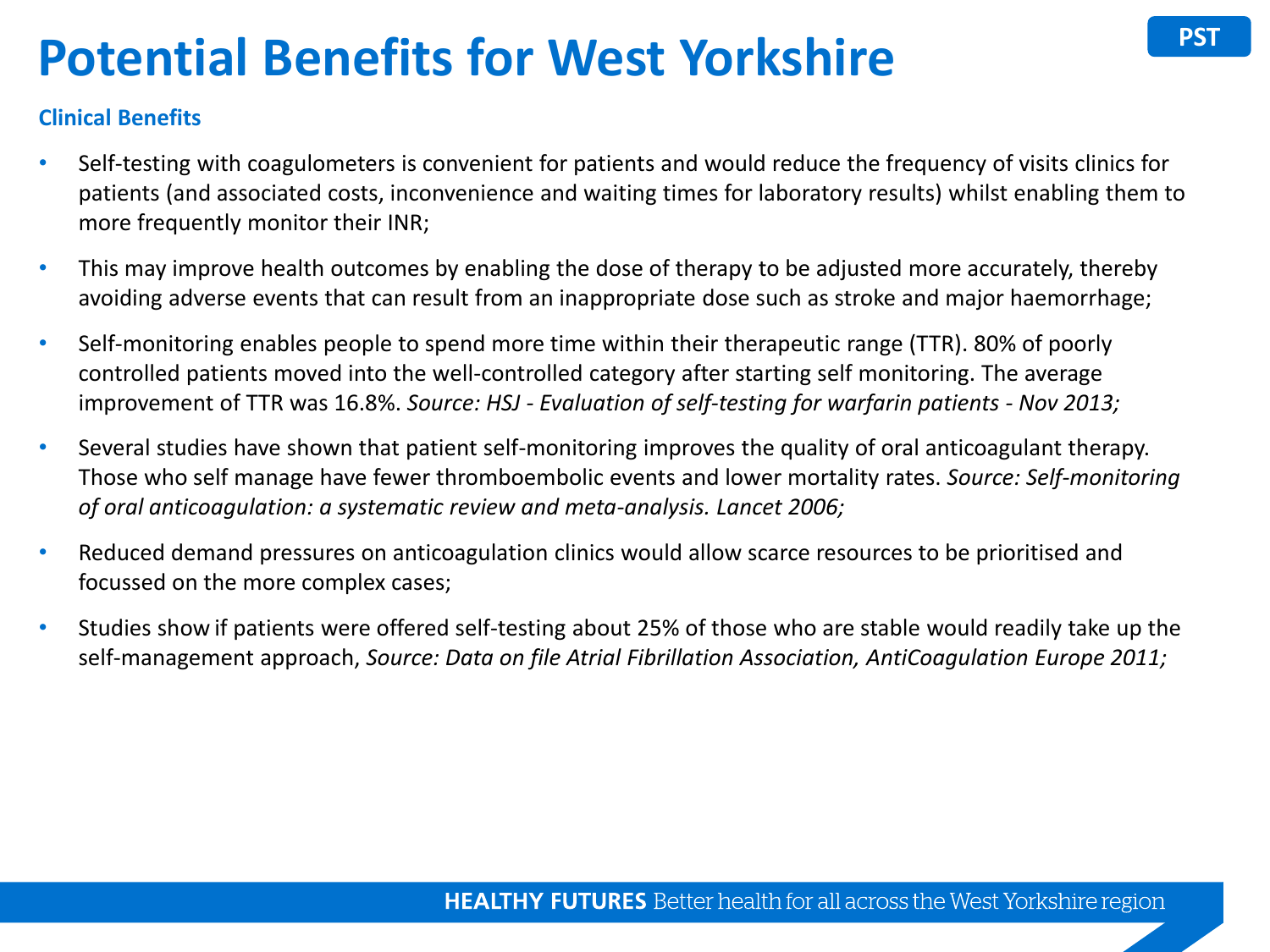### **Potential Benefits for West Yorkshire**

### **Patient Benefits**

- It has been shown that 77% of people taking warfarin preferred patient self-monitoring\* to the usual model of care and that fewer consultations and hospital admissions are required when self-monitoring. In short, selfmonitoring enables:
	- *People taking warfarin to spend greater time in their therapeutic range;*
	- *The ability to test their INR when it is convenient to them;*
	- *Better health outcomes as it reduces the risk of blood clots and bleeding;*
	- *Freedom to travel for business or pleasure;*
	- *People to stay in control of their life;*

*\*Source: Gardiner C et al, Patient self-testing is a reliable and acceptable alternative to laboratory INR monitoring, British Journal of Haematology, 2004*

• Self-testing would also empowers the patient and increases the emphasis on their role and involvement in the active self-management of their condition . This in turn supports the vision set out in the West Yorkshire Atrial Fibrillation Anticoagulation Strategy;

### **Financial Benefits**

• The capital costs related to the coagulometers and testing strips make self-testing comparatively expensive when compared against laboratory testing. A model typically employed is that the patient pays for the coagulometers with the testing strips on are provided on prescription.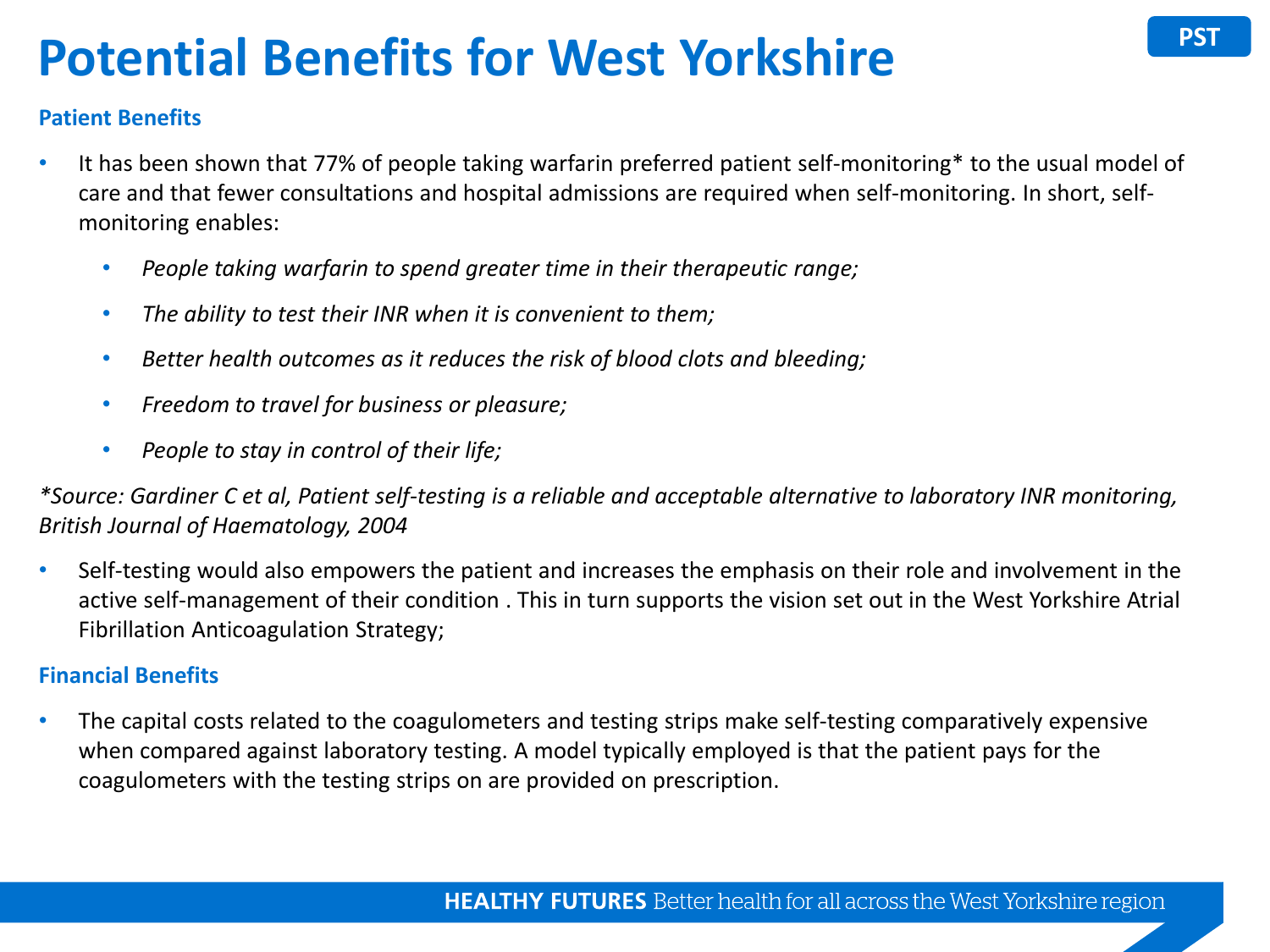### **Patient Voice**

**Norman** had his heart valve replaced in 1994, which involved hospital visits every one to two weeks, often having to wait up to two and a half hours at a time. All that changed in 2008 when Norman started self-monitoring his INR levels. This followed a joint decision by Norman, his clinic pharmacist and GP, who throughout the whole process provided fantastic support. The GP has willingly provided test strips, which not all GPs do. Since he began self-monitoring, Norman feels very much in control of his INR, as he has been in therapeutic range 90% of the time. Self-monitoring has given Norman greater knowledge, which has made him more aware of why there is a need for regular testing and the confidence to challenge medical staff when he thinks things are not quite right. Norman said: "My 20 years' experience of measuring my INR has shown me that too much time is spent on regulations and not enough on educating INR patients of opportunities and benefits from increased involvement and responsibility to share control".

**Angela** has an artificial heart valve and has been on warfarin for 26 years. For the last 10 years Angela has been able to self-monitor, which was a life changing experience.

Before self-monitoring Angela was having her INR checked once or twice a week as her INR level was fluctuating so much, which was always making her feel as though she must be ill. While being tested at hospital clinics the regular hospital trips were taking three to four hours, which was having a huge impact on the quality of her life and meant that she was frequently having to take time off work. As a consequence her work colleagues knew about her medical condition. Angela felt powerless as she couldn't do anything to look after herself, and had to wait until the next day to get her INR results.

Self-monitoring has changed all this as Angela now has a sense of control and confidence, her INR level is more stable, and people she works with don't know about her medical condition unless she chooses to tell them. Despite self-monitoring for the last 10 years there are still some challenges, particularly with prescription of test strips which is becoming a regular battle with Angela's surgery due to pressure from her local CCG. Angela said: "Self-monitoring has provided me with a far brighter future as it has allowed me the freedom to do what I want, when I want, rather than having to base my life around hospital appointments".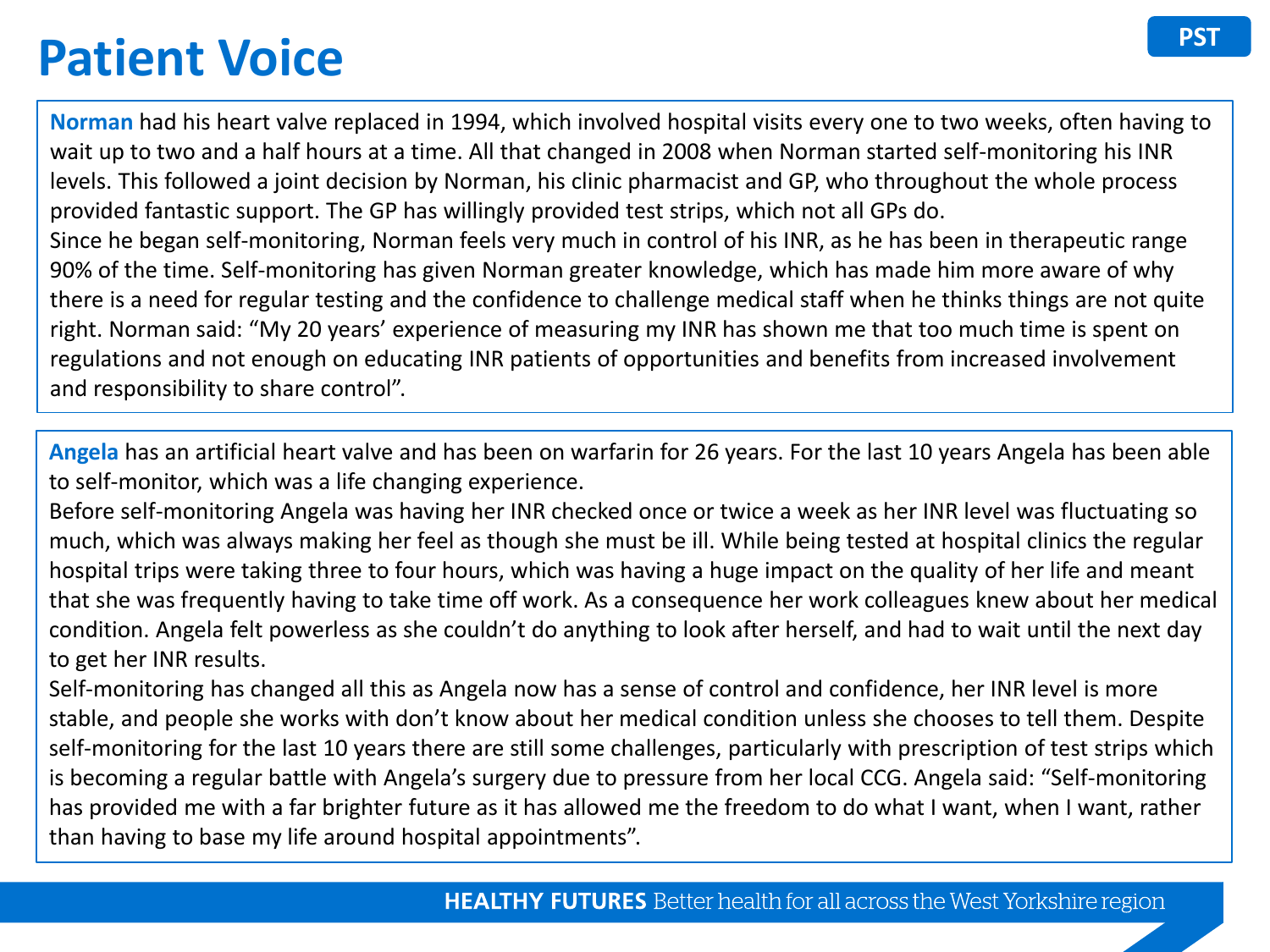

# **3.0 Point of Care Testing**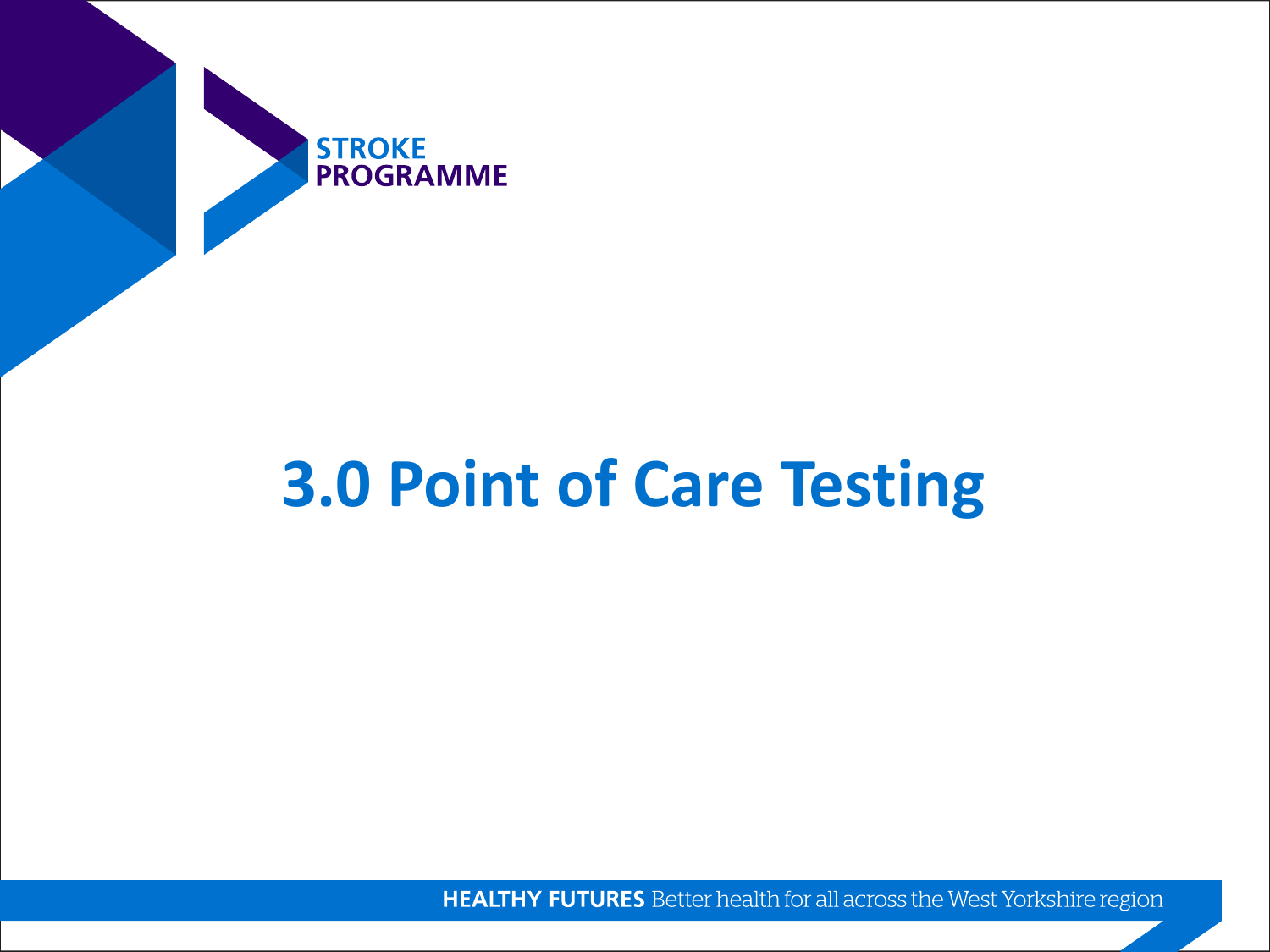### PoC<sup>T</sup>

### **Description: Point of Care Testing (PoCT)**

- In respect to anti-coagulation services Point of Care Testing (PoCT) refers to the International Normalised Ratio (INR) testing of patients blood who are receiving warfarin therapy to measure how long it takes to clot. This is performed in the clinical setting by non-laboratory healthcare professional;
- The results are available immediately and can be linked with computer decision support software (CDSS) that automatically recommends the patient's next dose of warfarin and the timeframe for the next test;
- The use of PoCT and dosing reduces both the risk of delays to initiating treatment in patients with extreme INR scores and the risk of dosing errors or mistakes in transmitting results of INR tests to patients;
- Anti-coagulation services can replace laboratory centric testing models and incorporate this into local services thereby reducing risks and improving patient service and outcomes. This can also be combined with exploring the provision of printed dosing instructions to patients at the time of their INR test;
- The National Patient Safety Agency (NPSA) suggests that the likelihood of dosing errors is greatly reduced where patients are given printed dosing instructions at the time of their INR test;
- The use of PoCT outside of acute settings can also significantly reduce patient waiting times;
- The disadvantage with PoCT compared with laboratory testing is the increased cost of each test performed at the PoCT is approximatley three times greater than that of conventional laboratory testing.

### **Opportunity Self Assessment: Extract from West Yorkshire AC Clinic Provision Baseline Report**

|                                                                                                | <b>Bradford</b> | <b>Leeds</b> | N.Kirklees | G. Hudd. | <b>AWC</b> | <b>HaRD</b> | <b>Calderdale</b>                         | Wakefield | <b>UMMARY</b> |
|------------------------------------------------------------------------------------------------|-----------------|--------------|------------|----------|------------|-------------|-------------------------------------------|-----------|---------------|
| <b>Point of Care Testing</b>                                                                   |                 |              |            |          |            |             |                                           |           | ΙVΙ           |
| M: Medium Degree of Opportunity for Service<br><b>L:</b> Low Degree of Opportunity for Service |                 |              |            |          |            |             | H: High Degree of Opportunity for Service |           |               |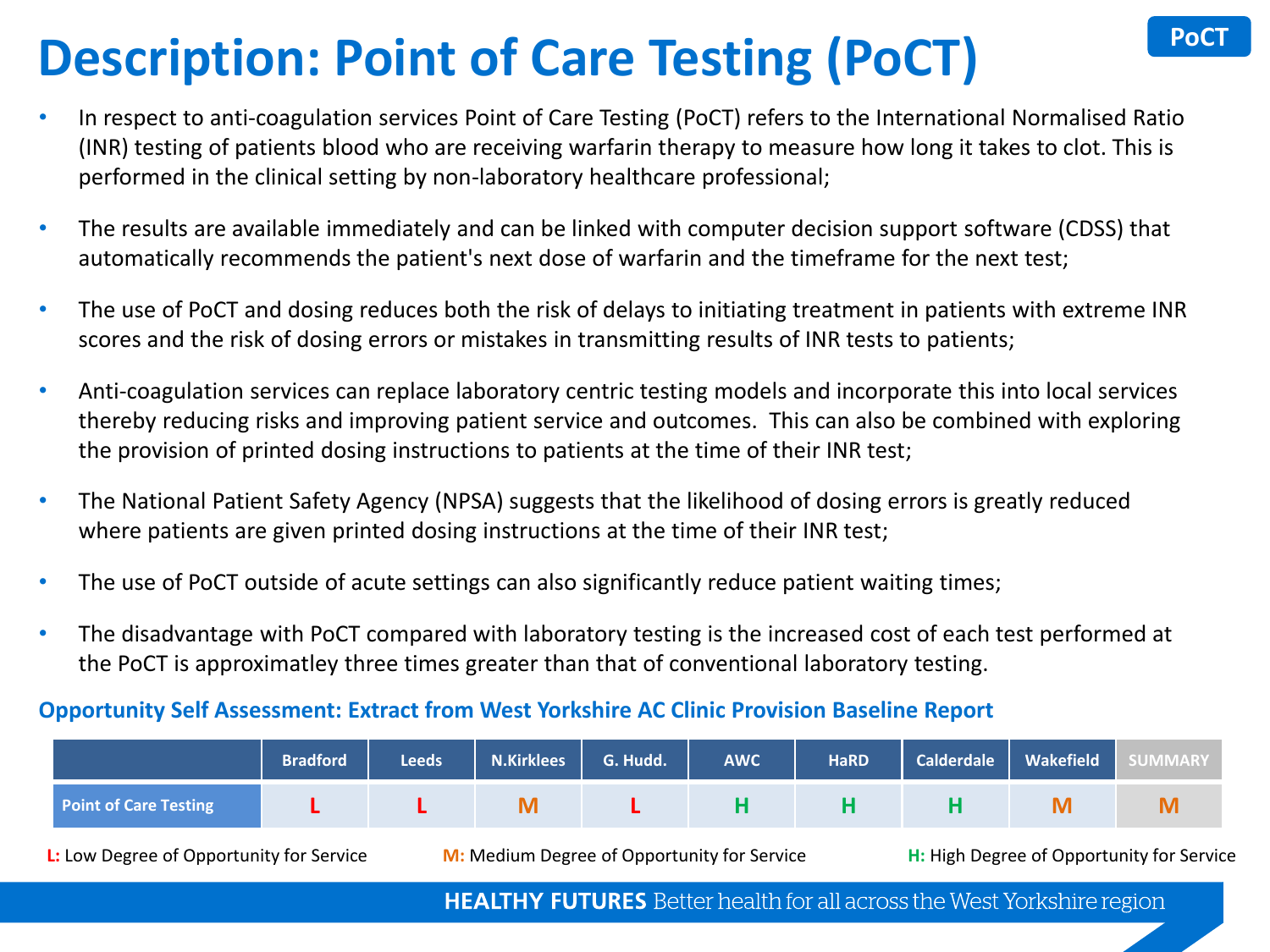### **Case Studies Summary**

- Patient waiting time of several hours for results or a next day service;
- Significant clinical risk for patients with high or low INR scores leaving clinics untreated;
- Transcription errors made during the communication of INR test results.

#### **Future State**

- Immediate availability of diagnostic INR test results;
- Reduction in transcription errors;
- Additional capacity created in acute settings for the management of complex cases;
- Provision of patient-centric care closer to home.

| <b>Title</b>                                  | <b>Insights</b>                                                                                                                                                                                        |
|-----------------------------------------------|--------------------------------------------------------------------------------------------------------------------------------------------------------------------------------------------------------|
| <b>Surrey PCT</b>                             | PCT uses non-laboratory staff in primary care settings to deliver PoCT of patient INRs;<br>Combination of Roche Coaguchek XS Plus devices and INRstar CDSS;                                            |
| <b>Leeds Teaching</b><br><b>Hospitals</b>     | Anti-coagulation service launches PoCT from 1st April 2015 across 12 spoke sites;<br>LTHT improves patient services and significantly reduces the turnaround time for acquiring<br>results;            |
| <b>Plymouth Hospitals</b>                     | Delays in the laboratory processing of patient results overcome through the deployment of PoCT<br>for patient INRs;                                                                                    |
| <b>Sheffield Community</b><br><b>Pharmacy</b> | Sheffield establish a network of community pharmacists to provide PoCT of patient INRs;<br>Being locality based rather than practice based ensures a sufficiently high volume to be cost<br>efficient; |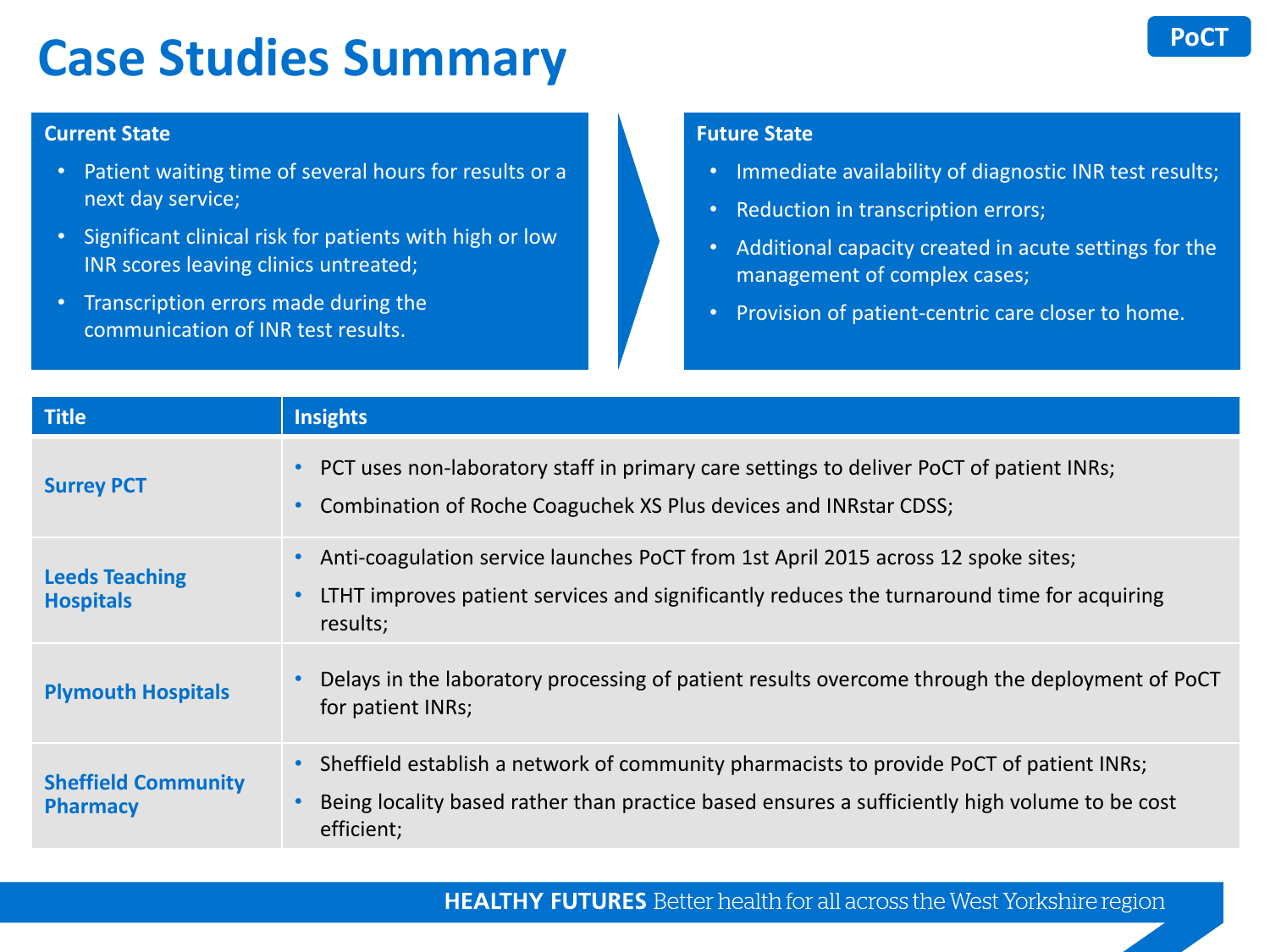## **Surrey PCT - Anticoagulation Monitoring**

**Aim:** To provide standardised and clinically effective anticoagulation management in GP practices to patients by means of Point of Care Testing (PoCT) and Computerised Decision Support Software (CDSS).

**Summary:** Using the Roche Coaguchek XS Plus device and INRstar software (CDSS providing patient dosing and review period suggestions driven by peer-reviewed maintenance algorithms, as well as TTR analysis and reporting) the anticoagulation service provided non-laboratory staff in primary care settings to deliver PoCT of patient INRs. Patients start anticoagulation in secondary care until such a time as the patients INR is stable (at least 3 consecutive INRs within 0.5 of target INR) and are then transferred into primary care for management.

### **Outcomes / Benefits:**

- Accessible, safe, effective anticoagulant monitoring at the point of patient care;
- Optimised management of INR control decreasing the risk of a thrombo-embolic events by maintaining patient INRs at optimal levels of therapy without producing an unacceptable risk of haemorrhage;
- Improved primary/secondary care interface resulting in a streamlined service that benefits patients.

### **Learning/Critical Success Factors:**

- Staff who are to use PoCT equipment needed to be appropriately trained and follow appropriate standard operating protocols for interpreting results and dosage requirements;
- All INR analysis have to be carried out in accordance with national guidelines for PoCT;
- The service is not suitable for all patients and transfers are arranged by request between the GP and the lead clinician for the hospital based service. This allows formal review of the patients AC records before transfer as some patients in high risk or complex case categories may be best served by remaining with the secondary care service;
- Venous blood sampling is undertaken if the Coaguchek result is unexpected. Unexpected results are verified by performing a liquid quality control and repeating the patient test before taking the venous sample. Practices perform random venous blood sampling to cross check results with the laboratory as part of ensuring quality assurance.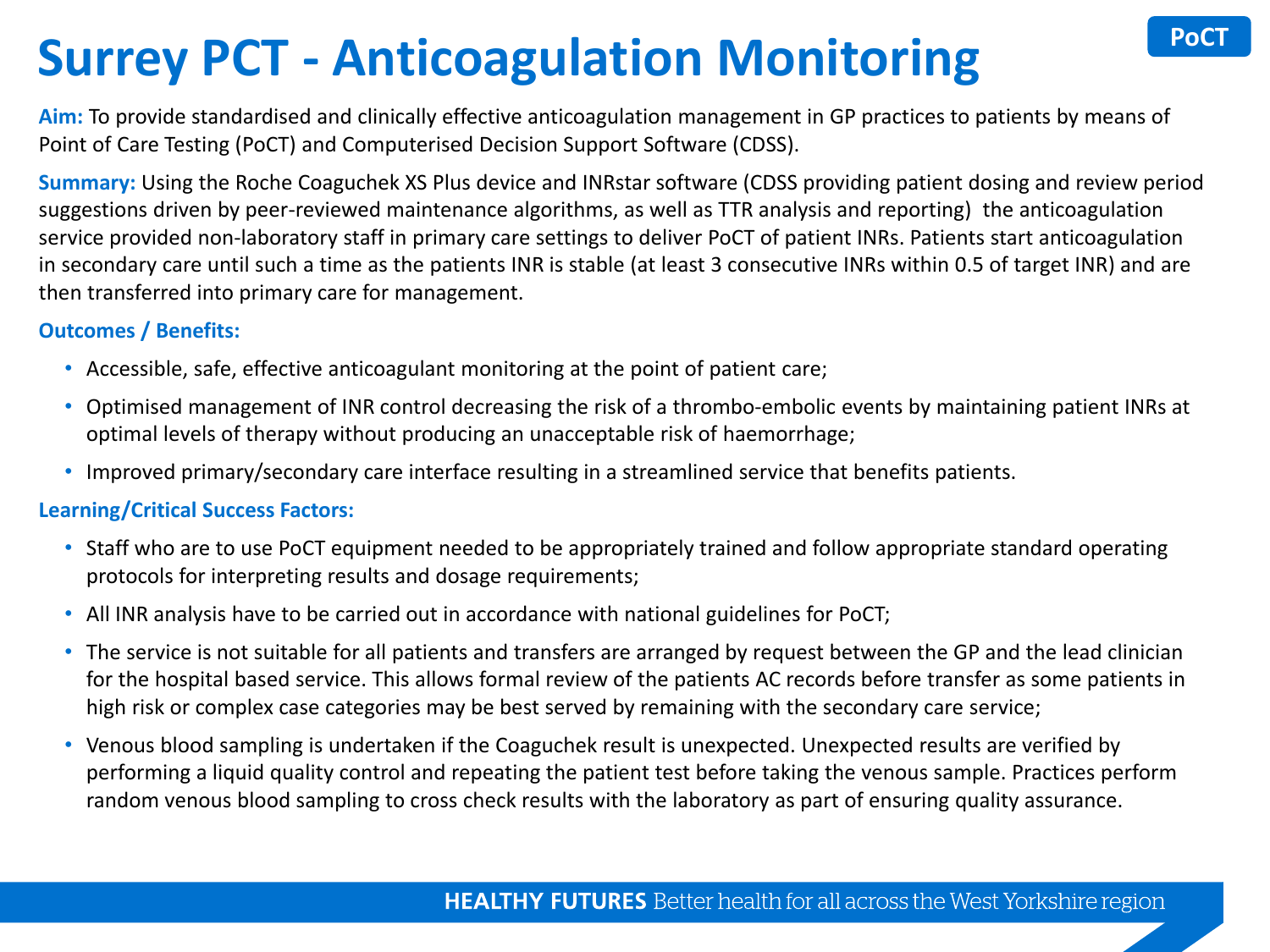### **Leeds Teaching Hospitals**

**Aims:** To improve patient facing services, significantly reduce the turnaround time for acquiring results, and improve the patient experience and flow through the clinic of the circa 300 sample INR tests performed on clinic days.

**Summary:** The time taken to process laboratory based venous samples means that many patients do not wait and leave the clinic before their results are available. Where patients are identified with high INR scores and require immediate reversal the elapsed time to treatment is often over 14 hours. The increased speed of test results will facilitate reversal within 20 minutes thereby improving patient safety. The service did trial other testing devices but chose the Roche CoaguChek based on both it's reliability, lightweight construction making it easy to use in mobile settings or home visits, and high levels of software integration and interoperability with pre-existing CDSS applications.

### **Outcomes / Benefits:**

- Increased patient convenience, service accessibility and safety;
- Increased speed of results and interventions where required for patients with high INR scores;
- Ease of use of the CoaguChek testing equipment compared to venous testing equipment thereby enabling the testing to be performed by a broader range of staff (Band 2 Phlebotomists in this instance);
- Dis-benefit the increased cost of INR test per unit (unit cost of venous sample laboratory based test £1, unit cost of PoCT - £2.80). This is primarily driven by the cost of the testing strips;

#### **Learning / Critical Success Factors:**

- Roche provide free training to Leeds Teaching Hospital staff on the CoaguChek devices . They will also provide nursing support to train patients in the future who opt for self testing. The hospital now have their own member of staff acting as a key trainer within the service who can complete staff training within an hour;
- Previously the trust was paid by venous sample test activity as recorded through the laboratory system. This meant any service provided through PoCT had no means of being recognised and paid for thereby creating a barrier. Development of an alternative payment mechanism was required to address this;
- External quality assurance is performed on a bi-monthly basis by WEQAS (a UKAS accredited proficiency testing provider) to ensure the accuracy of the PoCT devices.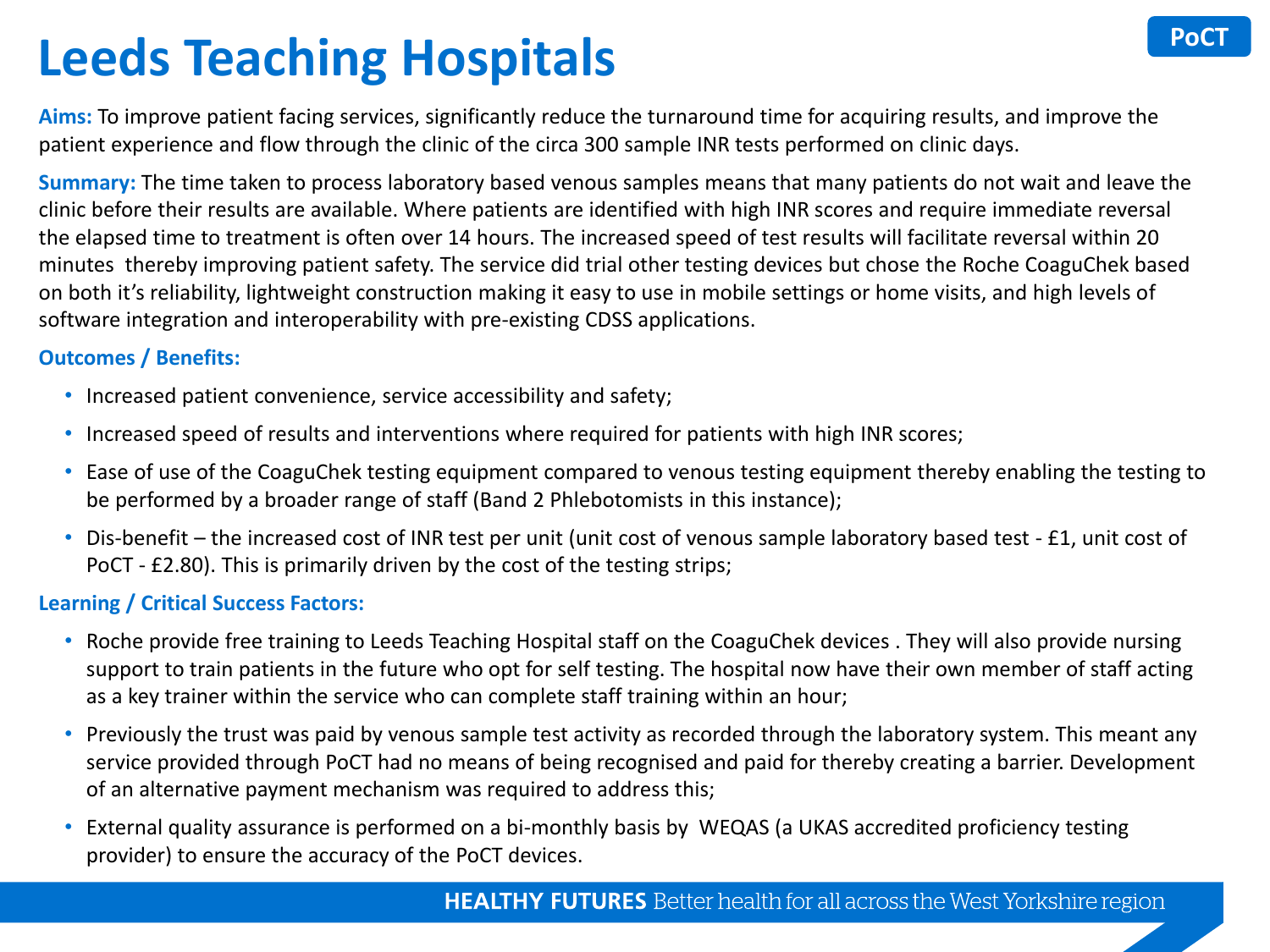### **Plymouth Hospitals**

**Aims:** To create capacity within the hospital laboratory services following unprecedented demand to avoid the resulting delays in reporting and dependant patient treatments.

**Summary:** Carrying out over 800 samples a day the coagulation laboratory was working beyond capacity and samples were being sent to other trusts as far afield as Oxford for processing. This backlog inevitably increased delays in the delivery of patient results and initiation of treatment creating in a serious clinical risk. The service decided to trial near patient testing using NICE approved devices to reduce the demand pressures on the laboratory service.

#### **Outcomes / Benefits**

- Reduced demand pressures on the laboratory service;
- Reducing results processing times and the clinical risk to patients associated with backlogs and delays in the initiation of treatment;
- The service is being extended to include the provision of a community based hub and spoke service;
- Less clinically stable warfarin patients are to be offered self testing devices to support increased frequency of monitoring.

### **Learning/Critical Success Factors:**

- Appropriate training on the NPT devices for nurses and phlebotomists;
- Developing standing operating procedures and evaluation processes;
- In respect to quality control every 10th INR result from the NPT device is tested in duplicate with the laboratory method from venous sample for comparison;
- In addition to recording INR results, patients yellow anticoagulation record books were used for documenting quality control results associated with the NPT devices;
- All users need to be aware of calibration and quality assurance methodologies for all devices.

**PoCT**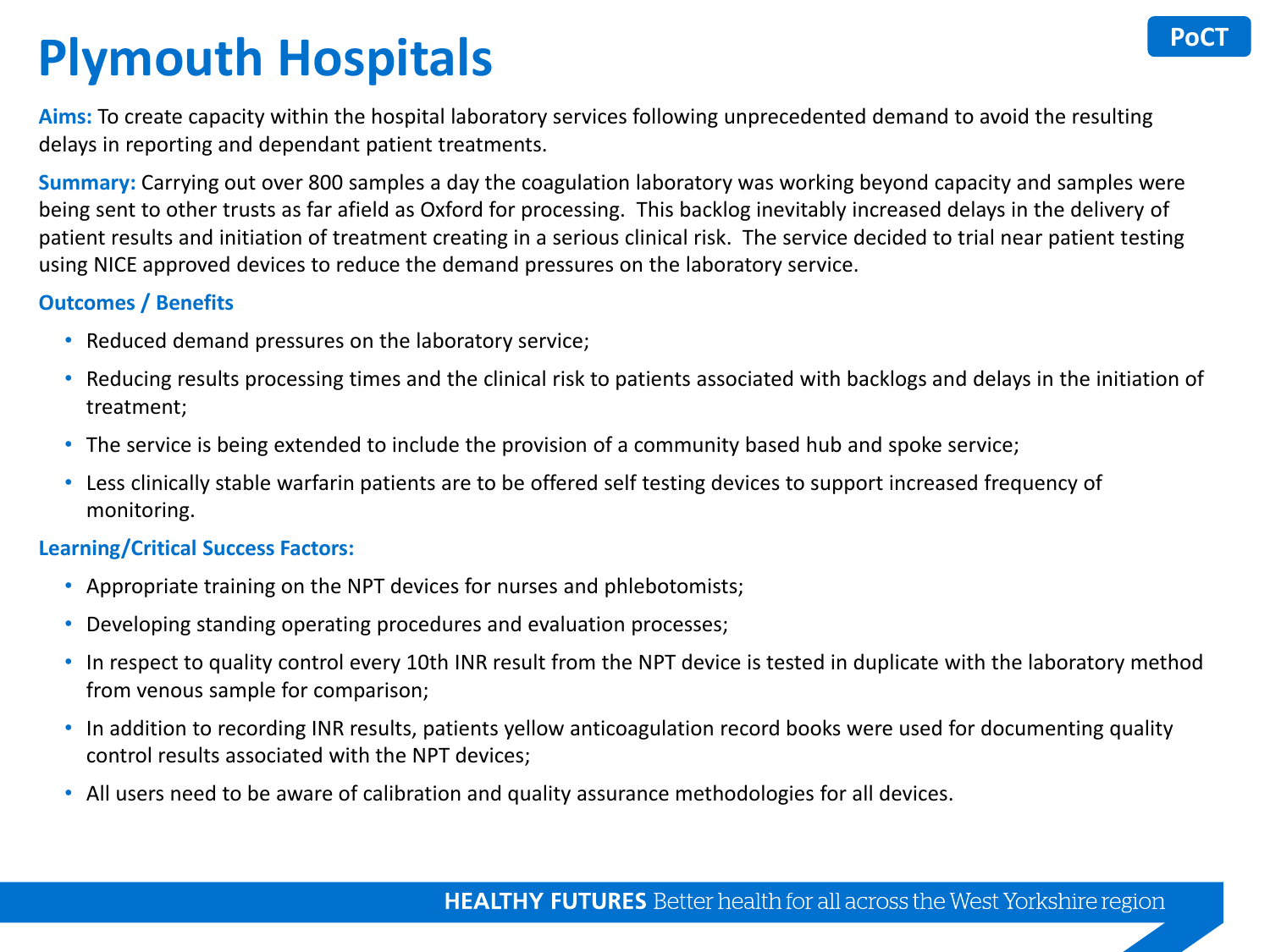## **Sheffield - Community Pharmacy INR Tests**

**Aims:** To establish a network of suitably trained community pharmacists to ensure adequate local provision of anticoagulant care in Sheffield thereby reducing pressure on hospital clinic staffing. Provide a convenient community based INR testing and dosing service using NPT devices without the patient needing to attend multiple appointments or travel to hospital.

**Summary:** Provide a pharmacist led locality based monitoring of patients on warfarin Being locality based rather than practice based would ensure a sufficiently high caseload for it to be cost efficient and effective because of the continual development through exposure of the clinical staff involved. The use of community pharmacists would bring them closer to the primary healthcare team to mirror the development of hospital clinic services.

### **Outcomes / Benefits:**

- A survey of patients attending hospital anticoagulation clinics found the 36% of patient required ambulance transport. The locality service decreased usage of patient transport services to hospital for testing and then again for results and consultation;
- Projected annual savings of approximately £345k based on the reduced demand for patient transport services to hospital settings;
- Increased convenience, decreased appointment durations, and increased service accessibility for patients;
- Reduced hospital admissions and increased capacity of acute appointments to deal with complex cases;

### **Learning/Critical Success Factors:**

- The community pharmacy approach was selected ahead of other considered options (spoke clinics run hospital staff, patient self testing, clinics in GP surgeries) as it was believed that a 'locality clinic' would have the advantage of a sufficiently high caseload to produce a cost efficient service whilst exposing staff to sufficiently volume / variety that they would develop a high degree of expertise whilst requiring minimal extra training;
- The service reports back to the local haematologist for oversight and quality is overseen by a pathology based near patient testing co-ordinator;
- Regular audits were implemented to ensure best practice is adhered too in accordance to national guidance.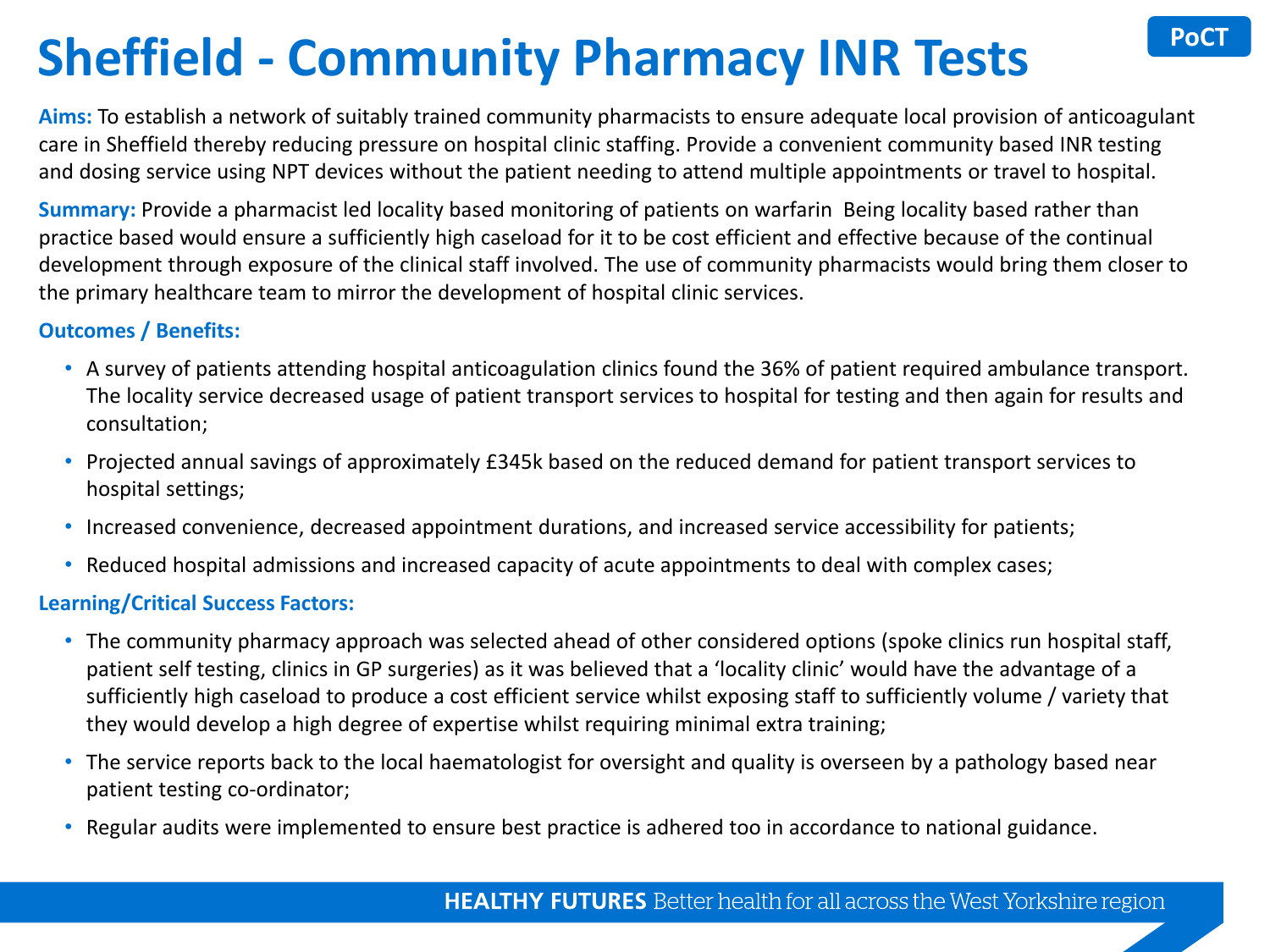### **Potential Benefits for West Yorkshire**

### **Clinical Benefits**

- Immediate availability of diagnostic test results significantly reduces the therapeutic turnaround time;
- Reduction in transcription errors and increased speed of dosage adjustments;
- Reduced demand / attendance in acute secondary care / clinic settings creating capacity for patients with more complex and urgent needs;
- Reduced demand for laboratory services thereby increasing both capacity and responsiveness of the service to provide other test results;
- Entry of up-to-date INR results directly onto electronic patient record systems;
- Elimination of blood collection tubes and centrifugation with fresh whole blood specimen;

### **Patient Benefits**

- High levels of convenience for patients who receive test results within minutes;
- Provision of patient-centric care closer to home (reducing patients need to travel);
- Fewer emergency hospital admissions for patients significantly out of range;

### **Financial Benefits**

- Reduction and/or elimination of blood specimen/sample transport;
- Reduction in the demand and cost of patient transport services to anticoagulation services where provided.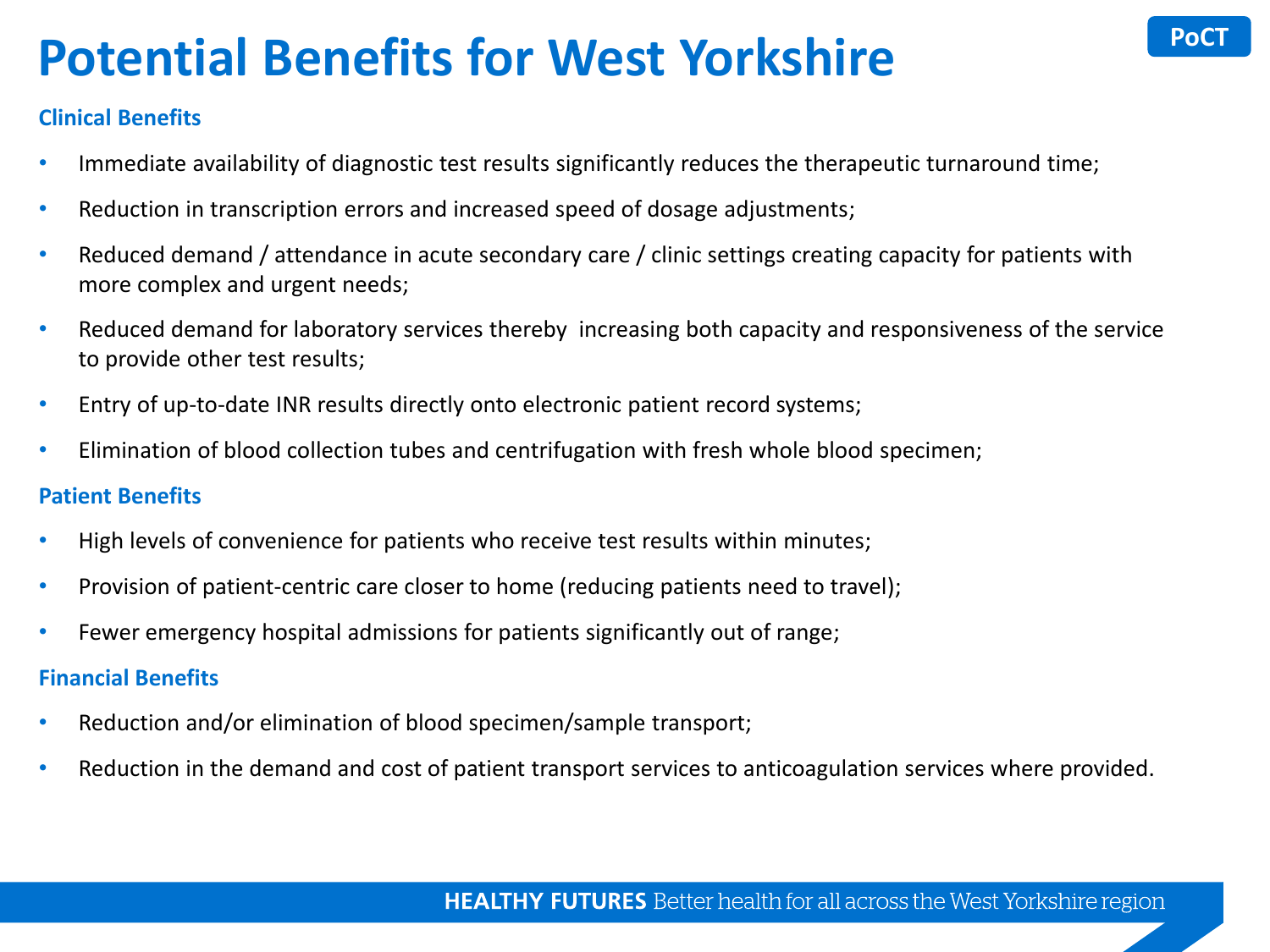### **4.0 Costings**

**Self-Testing:** Annual costs for self-testing / monitoring with the CoaguChek XS taken from NICE Costing Statement DG14.

|                  |                       | Year             | <b>Reoccuring</b>  |
|------------------|-----------------------|------------------|--------------------|
|                  | <b>Setting</b>        | <b>One Costs</b> | <b>Annual Cost</b> |
| Self-Testing*    | <b>Primary Care</b>   | £620             | £231               |
|                  | <b>Secondary Care</b> | £720             | £251               |
| Self-Management* | <b>Primary Care</b>   | £606             | f127               |
|                  | <b>Secondary Care</b> | £786             | f147               |

*\*It was assumed that this would include around 35 tests per year* 

**Anti-coagulation Service:** Example unit costs taken from existing services.

| <b>Setting</b>                              | <b>Year</b><br><b>One Costs</b> | <b>Reoccuring</b><br><b>Annual Cost</b> |                  | <b>AC Service</b>     | <b>Activity</b>                  | <b>Unit Cost</b> |
|---------------------------------------------|---------------------------------|-----------------------------------------|------------------|-----------------------|----------------------------------|------------------|
| <b>Primary Care</b>                         | £620                            | £231                                    |                  | <b>Bradford AQP</b>   | <b>AC Clinic Visit</b>           | £34              |
| <b>Secondary Care</b>                       | £720                            | £251                                    |                  |                       | <b>Domiciliary Visit</b>         | £50              |
| <b>Primary Care</b>                         | £606                            | £127                                    | <b>Leeds THT</b> |                       | Phlebotomy & Dose                | £5               |
| <b>Secondary Care</b>                       | £786                            | £147                                    |                  |                       | <b>Face to Face Consultation</b> | £36              |
| this would include around 35 tests per year |                                 |                                         |                  | <b>Mid-Yorks</b>      | Phlebotomy & Dose                | £7               |
|                                             |                                 |                                         |                  | <b>Hospital Trust</b> | <b>Face to Face Consultation</b> | £29              |
|                                             |                                 |                                         |                  |                       | <b>Domiciliary Visit</b>         | £38              |

**Self-Testing:** The table below is a detailed breakdown on the simplified costs from the table above.

| <b>Self-Testing</b>           | <b>Primary Care</b> | <b>Secondary Care</b> | <b>Self-Management</b>         | <b>Primary Care</b> | <b>Secondary Care</b> |
|-------------------------------|---------------------|-----------------------|--------------------------------|---------------------|-----------------------|
| <b>Year One Costs</b>         |                     |                       | <b>Year One Costs</b>          |                     |                       |
| Device list price             | £299                | £299                  | Device list price              | £299                | £299                  |
| <b>Training</b>               | £90                 | £170                  | <b>Training</b>                | £180                | £340                  |
| Initial costs                 | £389                | £469                  | Initial costs                  | £479                | £639                  |
| <b>Total year 1 costs</b>     | £620                | £720                  | <b>Total year 1 costs</b>      | £606                | £786                  |
| <b>Annual recurrent costs</b> |                     |                       | <b>Annual recurrent costs</b>  |                     |                       |
| Test strips and lancets       | £100                | £100                  | <b>Test strips and lancets</b> | £100                | £100                  |
| <b>Quality control tests</b>  | £28                 | £48                   | Quality control tests          | £28                 | £48                   |
| Phone calls (nurse time)      | £104                | £104                  | <b>Annual recurrent costs</b>  | £127                | £147                  |
| <b>Annual recurrent costs</b> | £231                | £251                  |                                |                     |                       |

Point of Care Testing: Example unit costs of venous sample laboratory based test - £1, unit cost of PoCT - £2.80 (example taken from LTHT).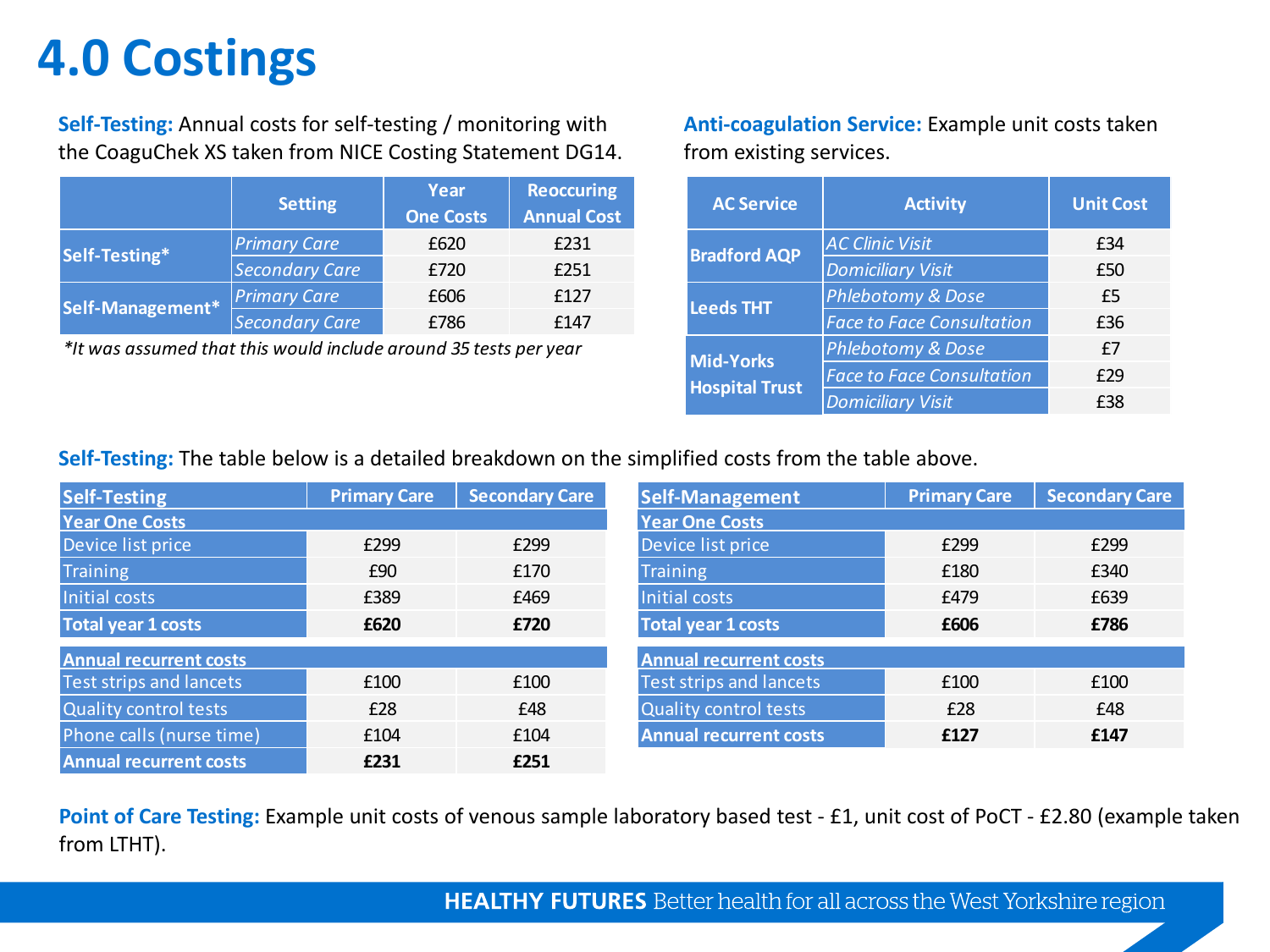### **5.0 Risks**

The key risks associated with the successful implementation of self-testing and PoCT are summarised below. These risks would need to be overcome if either of the opportunities where to be realised:

| <b>Risk Description</b>                                                                                                                                                                                                       | <b>Implication</b>                                                                                                                               | <b>Mitigation</b>                                                                                                                                                                                                                                                                                                                                                                                                                  |
|-------------------------------------------------------------------------------------------------------------------------------------------------------------------------------------------------------------------------------|--------------------------------------------------------------------------------------------------------------------------------------------------|------------------------------------------------------------------------------------------------------------------------------------------------------------------------------------------------------------------------------------------------------------------------------------------------------------------------------------------------------------------------------------------------------------------------------------|
| <b>Accuracy of the</b><br><b>Coagulometers: There is a</b><br>risk that the equipment<br>used to perform self-testing<br>/ PoCT is not as<br>sophisticated as the<br>laboratory equipment;                                    | The results produced by the<br>devices may not be accurate<br>and could result in dosing<br>errors placing the patient at<br>risk;               | NICE diagnostics guidance [DG14] states that the evidence<br>indicates that the precision and accuracy of both monitors<br>are comparable to laboratory-based INR testing;<br>Devices used self-testing / PoCT are also currently used in<br>secondary care anticoagulation clinics;<br>Establish a quality assurance regime.                                                                                                      |
| <b>Unjustifiable Setup Costs:</b><br>There is a risk that the<br>opportunity costs for<br>developing an<br>anticoagulation service<br>based around self-testing /<br>PoCT for suitable patients<br>would be disproportionate; | CCGs do not believe that there<br>is a convincing business case<br>for supporting self-testing /<br>PoCT and will not commission<br>the service; | Perform a feasibility study accompanied by a financial and<br>economic model to understand the costs involved;<br>Explore the delivery models utilised in other CCGs that<br>support self-testing / PoCT to inform decision making<br>(CCGs which currently allow self-testing include Oxford,<br>Ashford, Great Yarmouth & Waveney, Bromley, Ealing,<br>Sandwell & West Birmingham, Durham Dales, and<br>Easington & Sedgefield). |
| <b>Cultural Resistance: There is</b><br>a risk that CCGs will not<br>support self-monitoring for<br>reasons of clinical safety or<br>because of medico-legal<br>implications if 'something<br>went wrong';                    | Patients are denied the<br>opportunity, choice and<br>freedom to self-manage their<br>condition;                                                 | Develop robust clinical procedures for both patients and<br>healthcare staff to follow when implementing self-<br>monitoring to eliminate potential risks;<br>Provide nurse training for patients;<br>Utilise CDSS to automatically monitor and report on<br>patient TTR analysis.                                                                                                                                                 |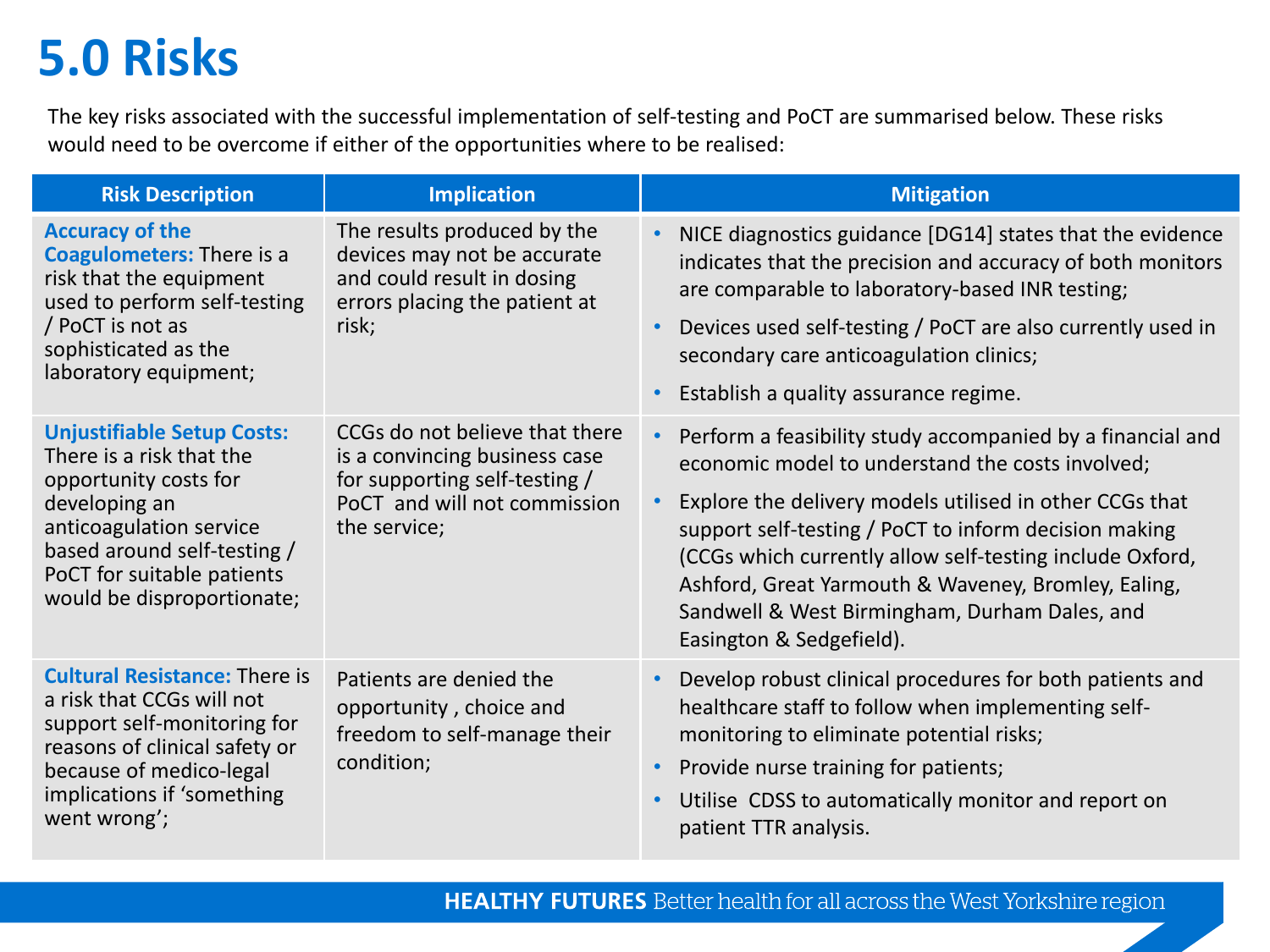### **6.0 Dependencies**

The successful implementation of each of the opportunities would be dependent on a number of enabling conditions being present at either a local or sub-region level. These conditions are summarised below for reference:

- **Self Funding:** Due to the high entry cost of personal testing devices they are often only available to self funding patients;
- **INR Test Strips:** Patients will require access to (and ideally funding of) the test strips through NHS prescription;
- **Clinical Dosage Support Service:** An INR results dosage adjustment service needs to be provided for self-testers;
- **Patient Assessment:** Criteria to assess the suitability of an individual to self-test;
- **Patient & Carer Training:** Training for patients and carers in the effective use of the coagulometers, together with regular reviews of their ability to self monitor;
- **Quality Control:** Reliable quality control procedures for regularly checking patient devices.

### **Patient Self-Testing Point of Care Testing**

- **Medical Staff Training:** Additional training for medical staff to use the PoCT equipment and perform the tests;
- **Capital Investment:** The availability of funding for the initial procurement of portable PoCT INR testing devices;
- **Budget Investment:** The increased unit costs of PoCT when compared to traditional laboratory testing will require additional budget;
- **External Quality Control and Calibration:** External quality assurance and calibration services would be required to ensure the accuracy of the PoCT devices;
- **Computer Aided Decision Support Software (CDSS):** Testing staff would require access in the field to CDSS for guidance on patient dosing and review periods.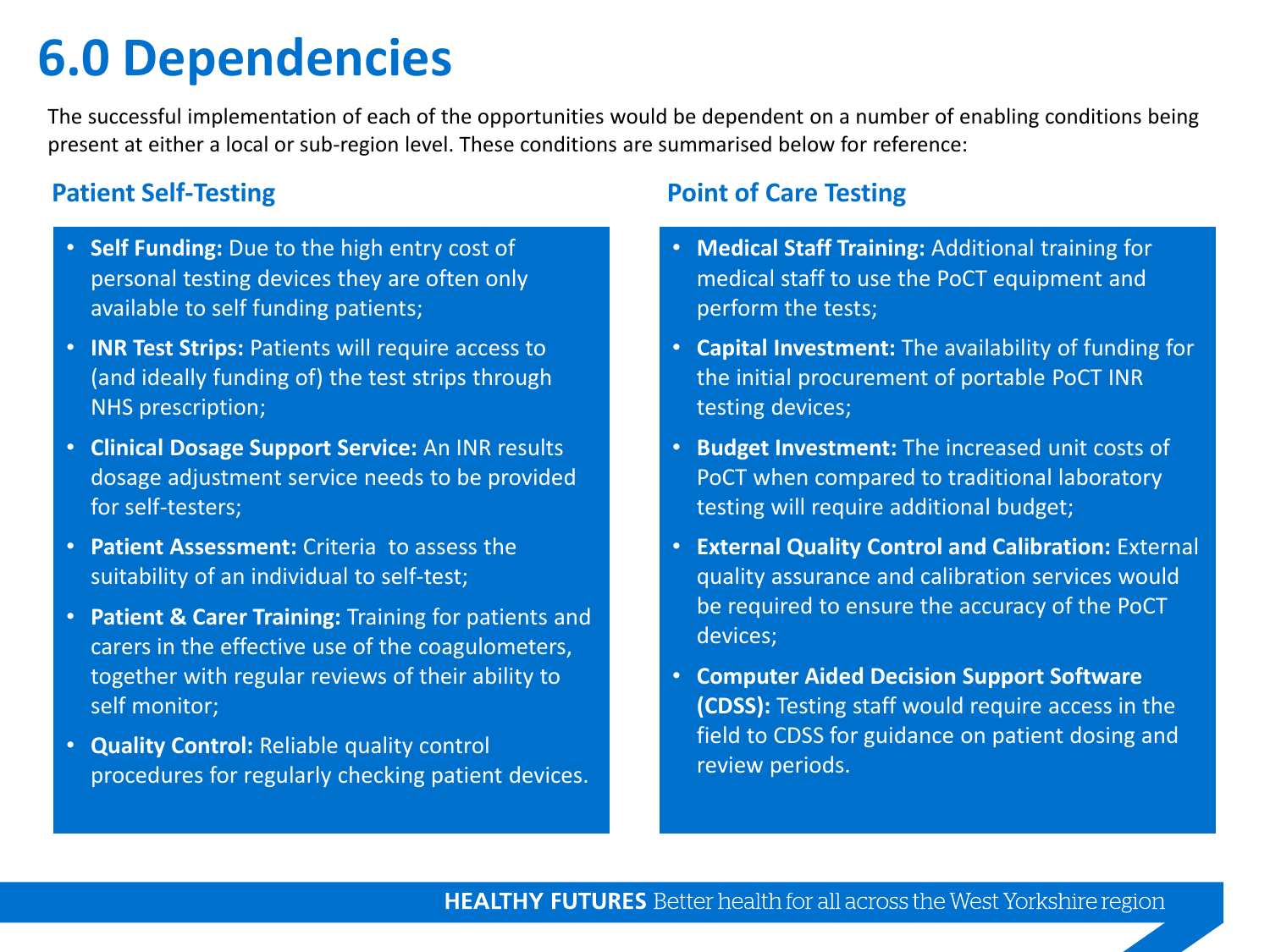### **7.0 Opportunity Assessment**

Having explored both of the opportunities and considered several case studies it is helpful to summarise and contrast the both the arguments for and against implemented each of the proposals. These arguments are summarised below:

- Immediate availability of diagnostic test results reducing the therapeutic turnaround time;
- Increased patient convenience and safety;
- Increased TTR for warfarin patients;
- Reduced pressure on acute AC clinic services;
- Empowers the patient and increases the emphasis on their role and involvement in the active selfmanagement of their condition;
- Encourages innovation.

devices;

### **Patient Self-Testing Point of Care Testing**

- Immediate availability of diagnostic test results reducing the therapeutic turnaround time; • Increased patient convenience and safety; • Increased TTR for warfarin patients; • Reduced pressure on acute AC clinic services; • Significantly lower entry costs when compared to patient- self testing; • Relative simplicity of establishing the service within existing community settings. • Increased unit cost of PoCT compared to traditional laboratory based service. • High entry costs associated with the hand held • Potentially only available to self funding patients creating a tow tier care system; • Dependant on the establishment of a remote dosage adjustment support service;
- Variation in test strip availability via prescription.

**HEALTHY FUTURES** Better health for all across the West Yorkshire region

**Weaknesses**